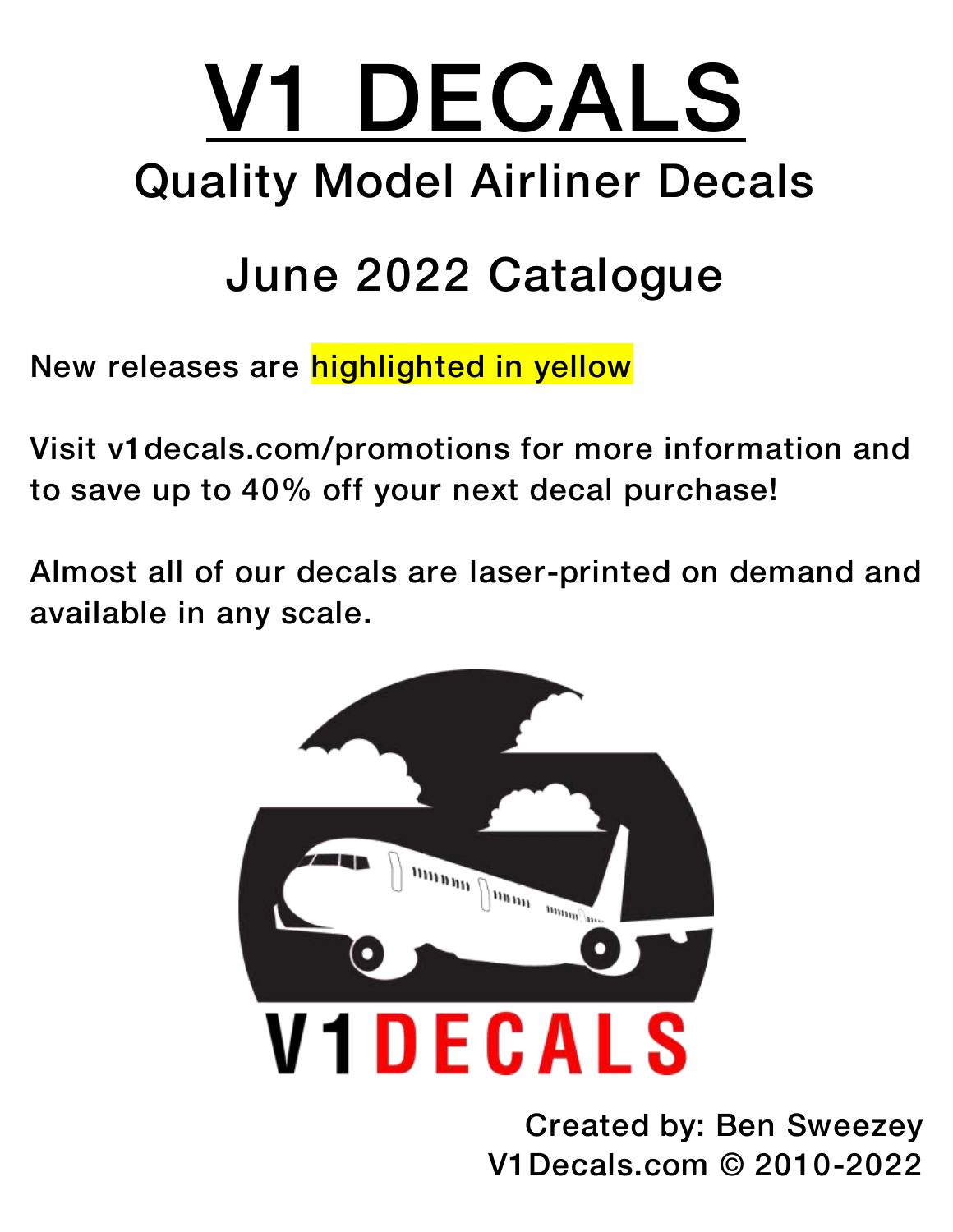| <b>Aircraft</b>    | <b>Airline</b>               | Reg. No.      | <b>Product</b> | <b>Notes</b>                    |
|--------------------|------------------------------|---------------|----------------|---------------------------------|
| Type               |                              |               | <b>Number</b>  |                                 |
| Air Tractor        | Conair                       | Various       | V1D0061        | Single seat land version        |
| AT-802A            |                              |               |                |                                 |
| <b>Air Tractor</b> | Forest                       | Various       | V1D0194        |                                 |
| AT-802             | Protection                   |               |                |                                 |
|                    | Limited (FPL)                |               |                |                                 |
| Pilatus PC-12      | Royal Canadian               | <b>C-GMPB</b> | V1D0627        | <b>Unmarked Livery</b>          |
|                    | <b>Mounted Police</b>        |               |                |                                 |
|                    | <b>RCMP</b>                  |               |                |                                 |
|                    |                              |               |                |                                 |
| Pilatus PC-12      | <b>Royal Flying</b>          | <b>VH-FVE</b> | V1D0432        |                                 |
|                    | <b>Doctor Service</b>        |               |                |                                 |
|                    |                              |               |                |                                 |
|                    | Pilatus PC-12 Wasaya Airways | C-FWAV        | V1D0431        |                                 |
|                    |                              |               |                |                                 |
|                    |                              |               |                |                                 |
| DHC-8-100          | <b>Schreiner</b>             | PH-TTA        | V1D0032        |                                 |
| DHC-8-100          | Airways                      | <b>C-FDNG</b> |                | <b>Black hawk with sun</b>      |
|                    | Hawkair                      |               | V1D0064        | livery                          |
| DHC-8-100          | Hawkair                      | C-FYDH        | V1D0177        | <b>Blue Hawk Livery</b>         |
| DHC-8-100          | Air Canada                   | <b>C-FJMG</b> | V1D0169        | Ice Blue Livery -               |
|                    | <b>Express</b>               |               |                | Operated by Jazz                |
| DHC-8-100          | Air Canada Jazz              | C-GABF        | V1D0198        | <b>Old Livery</b>               |
| DHC-8-100          | Air Canada Jazz              | C-FGRM        | V1D0052        | Red                             |
| DHC-8-100          | Air Canada Jazz              | <b>C-GONJ</b> | V1D0053        | Orange                          |
| DHC-8-100          | Air Canada Jazz              | C-FGQK        | V1D0054        | Yellow                          |
| DHC-8-100          | Air Canada Jazz              | <b>C-GANS</b> | V1D0055        | Green                           |
| DHC-8-100          | Air Canada Jazz              | C-FBEN        | V1D0056        | <b>Blue</b>                     |
| DHC-8-100          | Air Canada Jazz              | <b>C-GBEN</b> | V1D0057        | Purple                          |
| DHC-8-100          | Air Inuit                    | C-FDAO        | V1D0059        | <b>New Livery</b>               |
| DHC-8-100          | <b>LIAT</b>                  | V2-LCX        | V1D0666        | Old Livery                      |
| DHC-8-100          | <b>United Airlines</b>       | N374PH        | V1D0204        | New Livery                      |
| <b>DHC-8-100</b>   | <b>Wasaya Airways</b>        | <b>C-GANF</b> | <b>V1D0689</b> | <b>Blue Tail Livery</b>         |
| <b>DHC-8-100</b>   | Wasaya Airways               | <b>C-GJSV</b> | <b>V1D0690</b> | <b>White Livery</b>             |
| DHC-8-300          | Air Inuit                    | C-FEAI        | V1D0252        | New Livery                      |
| <b>DHC-8-300</b>   | <b>Air Canada</b>            | <b>C-FRUZ</b> | <b>V1D0595</b> | <b>New Livery - Operated by</b> |
|                    | <b>Express</b>               |               |                | <u>Jazz</u>                     |
| DHC-8-300          | Air Canada Jazz              | C-FJXZ        | V1D0257        | Red                             |
| DHC-8-300          | Air Canada Jazz              | C-GABO        | V1D0258        | Orange                          |
| DHC-8-300          | Air Canada Jazz              | C-FJFM        | V1D0259        | Yellow                          |
| DHC-8-300          | Air Canada Jazz              | C-FTAK        | V1D0260        | Green                           |
| DHC-8-300          | Air Canada Jazz              | C-FBEN        | V1D0261        | <b>Blue</b>                     |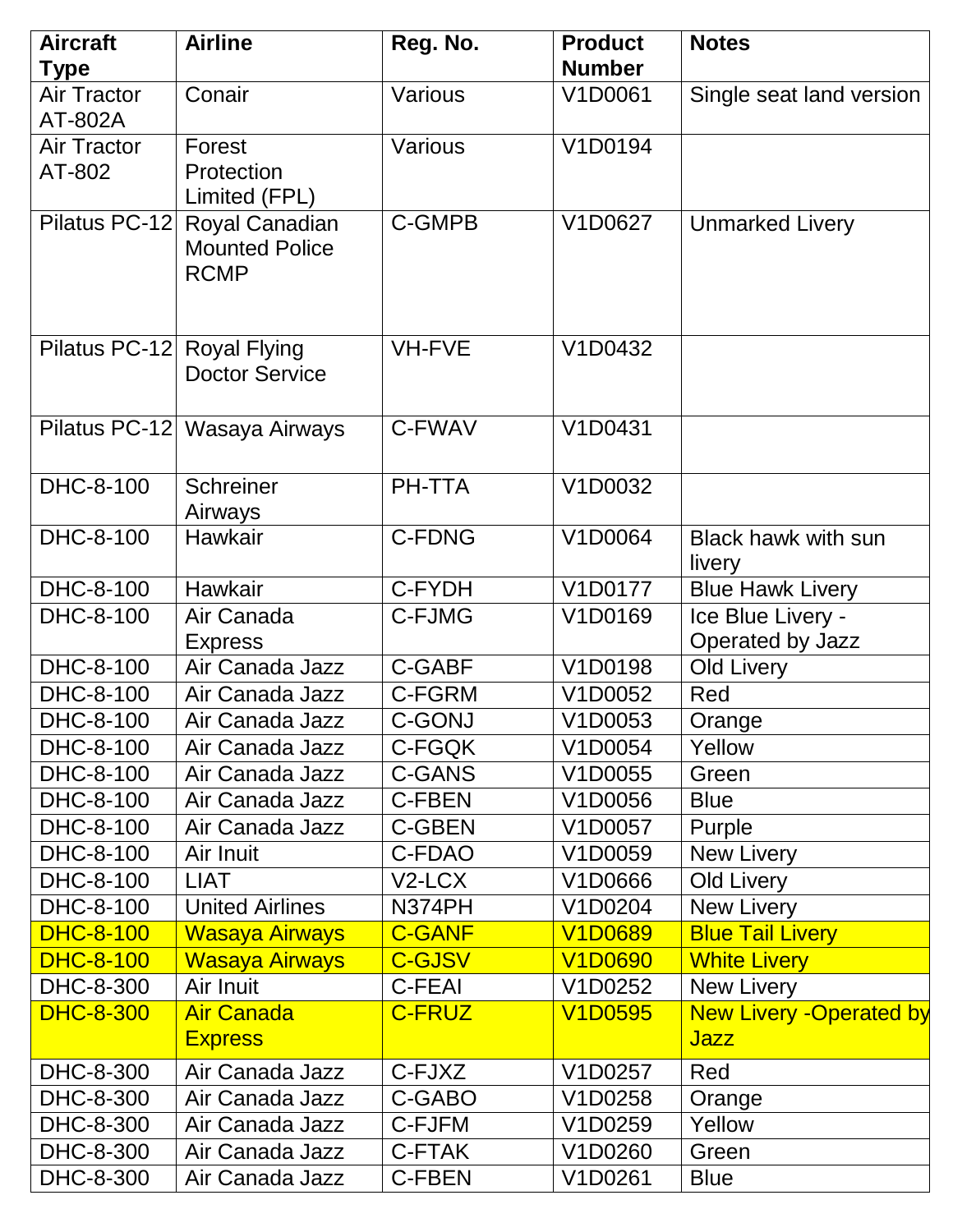| DHC-8-300                           | Air Canada Jazz                          | <b>C-GBEN</b> | V1D0262        | Purple                                |
|-------------------------------------|------------------------------------------|---------------|----------------|---------------------------------------|
| DHC-8-300                           | <b>Bahamasair</b>                        | C6-BFJ        | V1D0391        | <b>White Livery</b>                   |
| DHC-8-300                           | <b>Bwee Express</b>                      | 9Y-WIN        | V1D0136        |                                       |
| DHC-8-300                           | Caribbean<br><b>Airlines</b>             | 9Y-WIN        | V1D0163        | <b>Special Hummingbird</b><br>Tail    |
| DHC-8-300                           | Caribbean<br><b>Airlines</b>             | 9Y-WIZ        | V1D0021        | <b>Special Hummingbird</b><br>Tail    |
| DHC-8-300                           | Caribbean<br><b>Airlines</b>             | 9Y-WIP        | V1D0022        | <b>Special Hummingbird</b><br>Tail    |
| DHC-8-300                           | Caribbean<br><b>Airlines</b>             | 9Y-WIL        | V1D0023        | <b>Special Hummingbird</b><br>Tail    |
| DHC-8-300                           | <b>LIAT</b>                              | V2-LET        | V1D0667        | <b>Old Livery</b>                     |
| DHC-8-300                           | <b>PAL Provincial</b><br><b>Airlines</b> | <b>C-GYCV</b> | V1D0634        |                                       |
| DHC-8-300                           | <b>United Airlines</b>                   | <b>N839CA</b> | V1D0205        | New Livery                            |
| <b>Bombardier</b><br>Q400           | Air Berlin                               | D-ABQQ        | V1D0301        |                                       |
| <b>Bombardier</b><br>Q400           | Air Canada<br><b>Express</b>             | C-GGMZ        | V1D0221        | Ice Blue Livery -<br>Operated by Jazz |
| <b>Bombardier</b><br>Q400           | Air Canada<br><b>Express</b>             | C-GGOY        | V1D0609        | <b>New Livery</b>                     |
| <b>Bombardier</b><br>Q400           | <b>Alaska Airlines</b>                   | <b>N421QX</b> | V1D0620        | Horizon Air Retro Livery              |
| <b>Bombardier</b><br>Q400           | <b>EuroLOT</b>                           | <b>SP-EQD</b> | <b>V1D0621</b> |                                       |
| <b>Bombardier</b><br>Q400           | Eurowings                                | D-ABQA        | V1D0517        |                                       |
| <b>Bombardier</b><br>Q400           | <b>JAC Japan Air</b><br>Commuter         | <b>JA846C</b> | V1D0274        | <b>New Crane Livery</b>               |
| <b>Bombardier</b><br>Q400           | <b>Porter Airlines</b>                   | C-GKQC        | V1D0622        |                                       |
| <b>Bombardier</b><br>Q400           | <b>United Airlines</b>                   | <b>N328NG</b> | V1D0285        | <b>Continental Livery</b>             |
| <b>Bombardier</b><br>Q400           | <b>Westjet Encore</b>                    | <b>C-FOEN</b> | V1D0222        |                                       |
| <b>Bombardier</b><br><b>CRJ-200</b> | Air Canada Jazz                          | C-GQJA        | V1D0223        | <b>Star Alliance Livery</b>           |
| <b>Bombardier</b><br><b>CRJ-200</b> | Air Canada<br><b>Express</b>             | C-GOJA        | V1D0224        | Ice Blue Livery -<br>Operated by Jazz |
| <b>Bombardier</b><br><b>CRJ-200</b> | Air Canada<br><b>Express</b>             | C-FEJA        | V1D0429        | <b>New Livery</b>                     |
| <b>Bombardier</b><br><b>CRJ-200</b> | Air Canada Jazz                          |               | V1D0225        | Red                                   |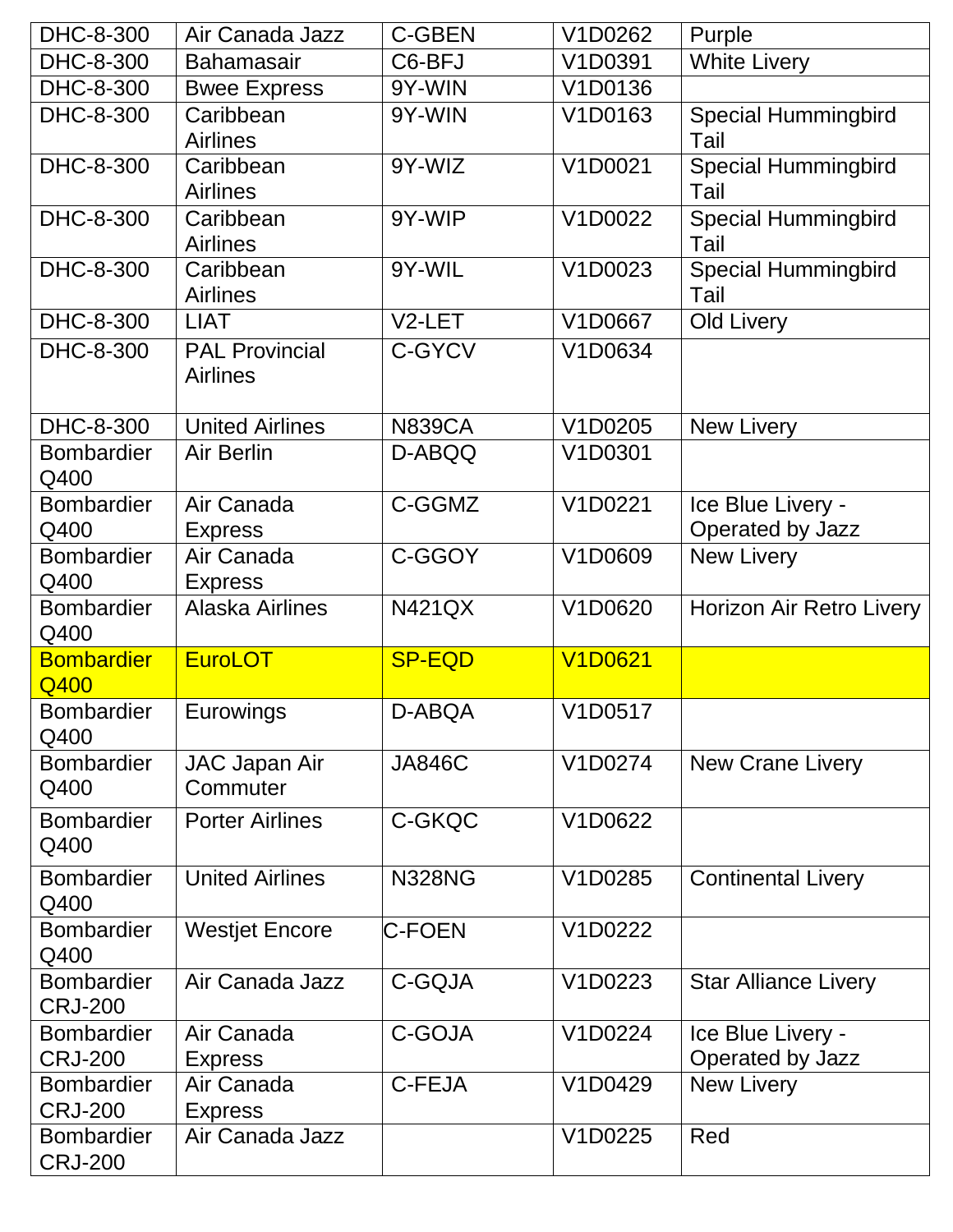| <b>Bombardier</b><br><b>CRJ-200</b> | Air Canada Jazz                |               | V1D0226        | Orange                                |
|-------------------------------------|--------------------------------|---------------|----------------|---------------------------------------|
| <b>Bombardier</b><br><b>CRJ-200</b> | Air Canada Jazz                |               | V1D0227        | Yellow                                |
| <b>Bombardier</b><br><b>CRJ-200</b> | Air Canada Jazz                |               | V1D0228        | Green                                 |
| <b>Bombardier</b><br><b>CRJ-200</b> | Air Canada Jazz                | <b>C-FBEN</b> | V1D0229        | <b>Blue</b>                           |
| <b>Bombardier</b><br><b>CRJ-200</b> | Air Canada Jazz                | <b>C-GBEN</b> | V1D0230        | Purple                                |
| <b>Bombardier</b><br><b>CRJ-200</b> | Lufthansa Regional             | D-ACHK        | V1D0385        |                                       |
| <b>Bombardier</b><br><b>CRJ-705</b> | Air Canada Jazz                | C-FUJZ        | V1D0231        | <b>Star Alliance Livery</b>           |
| <b>Bombardier</b><br><b>CRJ-705</b> | Air Canada<br><b>Express</b>   | C-GNJZ        | V1D0232        | Ice Blue Livery -<br>Operated by Jazz |
| <b>Bombardier</b><br><b>CRJ-705</b> | Air Canada Jazz                |               | V1D0233        | Red                                   |
| <b>Bombardier</b><br><b>CRJ-705</b> | Air Canada Jazz                |               | V1D0234        | Orange                                |
| <b>Bombardier</b><br><b>CRJ-705</b> | Air Canada Jazz                |               | V1D0235        | Yellow                                |
| <b>Bombardier</b><br><b>CRJ-705</b> | Air Canada Jazz                |               | V1D0236        | Green                                 |
| <b>Bombardier</b><br><b>CRJ-705</b> | Air Canada Jazz                | <b>C-FBEN</b> | V1D0237        | <b>Blue</b>                           |
| <b>Bombardier</b><br><b>CRJ-705</b> | Air Canada Jazz                | <b>C-GBEN</b> | V1D0238        | Purple                                |
| <b>Bombardier</b><br><b>CRJ-900</b> | Air Canada<br><b>Express</b>   | C-GJZV        | V1D0379        | New Livery                            |
| <b>Bombardier</b><br><b>CRJ-900</b> | <b>Mesa Airlines</b>           | <b>N939LR</b> | V1D0691        | <b>Operated for American</b><br>Eagle |
| Fokker F-100                        | Aseman Iran<br><b>Airlines</b> | EP-ASZ        | V1D0527        |                                       |
| Fokker F-100                        | Aseman Iran<br><b>Airlines</b> | EP-ASQ        | V1D0528        | <b>New Livery</b>                     |
| Fokker F-100                        | <b>Austrian Airlines</b>       | <b>OE-LVG</b> | V1D0653        | <b>Star Alliance Livery</b>           |
| Fokker F-100                        | <b>Austrian Arrows</b>         | <b>OE-LVG</b> | V1D0654        | Operated by Tyrolean                  |
| Fokker F-100                        | Denim Air                      | PH-LNE        | V1D0356        |                                       |
| Fokker F-100                        | Jetsgo                         | Various       | V1D0151        |                                       |
| Fokker F-100                        | Jetsgo                         | C-GKZD        | V1D0152        | Mastercard Livery.                    |
| Fokker F-100                        | <b>Trade Air</b>               | 9A-BTE        | <b>V1D0687</b> |                                       |
| Fokker F-100                        | <b>Transwede</b>               | <b>SE-DUF</b> | V1D0332        |                                       |
| BAe 146-100<br>Avro RJ-70           | <b>Carib Express</b>           | J8-VBB        | V1D0461        |                                       |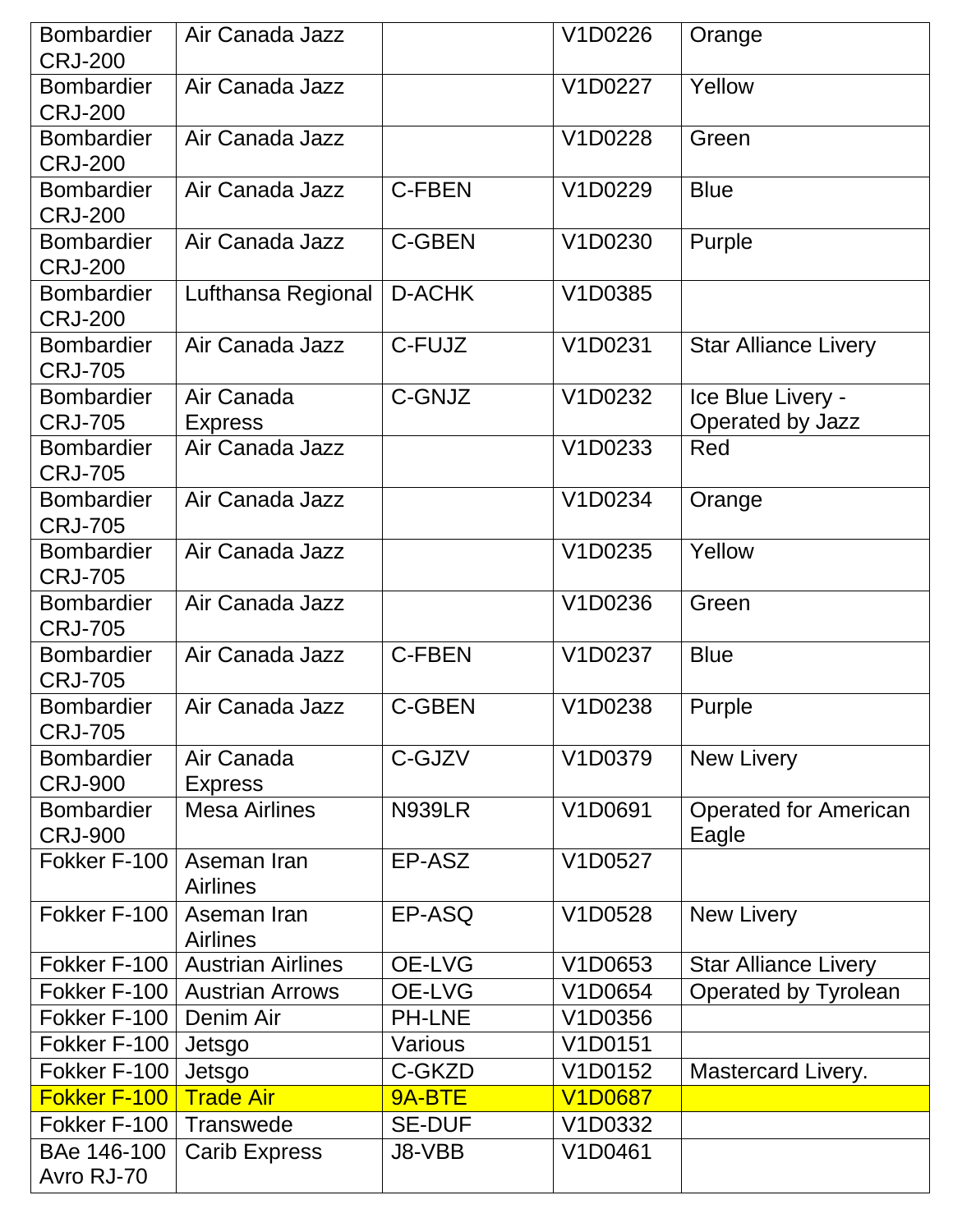| <b>BAe Avro RJ-</b><br>85                | <b>BRA Braathens</b><br>Regional   | <b>SE-DJN</b> | V1D0404        |                                                            |
|------------------------------------------|------------------------------------|---------------|----------------|------------------------------------------------------------|
| <b>BAe Avro RJ-</b><br>85                | <b>First Air</b>                   | C-FERJ        | V1D0339        | Ptarmigan Tail -<br><b>Operated by Summit Air</b>          |
| BAe Avro RJ-<br>85                       | Jersey European                    | <b>G-JEAK</b> | V1D0406        |                                                            |
| <b>BAe Avro RJ-</b><br>85                | Lamia Bolivia                      | CP-2933       | V1D0378        | <b>ACF Futebol/Soccer</b><br>Team Logo                     |
| BAe 146-200<br>Avro RJ-85                | <b>Malmo Aviation</b>              | <b>SE-DRB</b> | V1D0619        | <b>Old Livery</b>                                          |
| BAe 146-200<br>Avro RJ-85                | <b>SAS Scandinavian</b>            | <b>D-AMGL</b> | V1D0505        | Operated by WDL<br>Aviation                                |
| <b>BAe Avro RJ-</b><br>85                | Summit Air                         | <b>C-FLRJ</b> | V1D0340        |                                                            |
| <b>BAe Avro RJ-</b><br>100               | <b>BRA Braathens</b><br>Regional   | <b>SE-DSX</b> | V1D0405        |                                                            |
| <b>BAe Avro RJ-</b><br>100               | <b>British Airways</b>             | <b>G-BXAS</b> | V1D0552        | <b>Animals and Trees</b><br>Livery                         |
| BAe 146-300<br>Avro RJ-100               | EasyJet                            | D-AWBA        | V1D0457        | Operated by WDL<br>Aviation                                |
| <b>BAe 146-300</b><br><b>Avro RJ-100</b> | <b>Swissair Express</b>            | <b>G-BPNT</b> | <b>V1D0655</b> | <b>Operated by Flightline</b>                              |
| Embraer 170                              | Air France<br>Regional             | <b>F-HBXA</b> | V1D0144        |                                                            |
| Embraer 170                              | <b>LOT Polish Airlines</b>         | <b>SP-LDG</b> | V1D0640        | <b>New Livery</b>                                          |
| Embraer 170                              | <b>Mokulele</b><br><b>Airlines</b> | <b>N870RW</b> | V1D0105        |                                                            |
| Embraer 170                              | <b>United Airlines</b>             | <b>N856RW</b> | V1D0589        | <b>Continental Livery</b>                                  |
| Embraer 175                              | Air Canada                         | C-FEJP        | V1D0128        | Ice Blue Livery with 75 <sup>th</sup><br>anniversary decal |
| Embraer 175                              | Air Canada                         | <b>C-FEKD</b> | V1D0129        | 100 <sup>th</sup> Embraer 175<br><b>Special Livery</b>     |
| Embraer 175                              | Air Canada Express                 | C-FEJC        | V1D0319        | Ice Blue Livery                                            |
| Embraer 175                              | Air Canada Express                 | C-FRQN        | V1D0381        | <b>New Livery</b>                                          |
| Embraer 175                              | <b>Flybe</b>                       | <b>G-FBJA</b> | V1D0145        |                                                            |
| Embraer 175                              | <b>LOT Polish Airlines</b>         | <b>SP-LIO</b> | V1D0453        |                                                            |
| Embraer 175                              | <b>LOT Polish Airlines</b>         | <b>SP-LII</b> | V1D0503        | 600th E-Jet Special<br>Livery                              |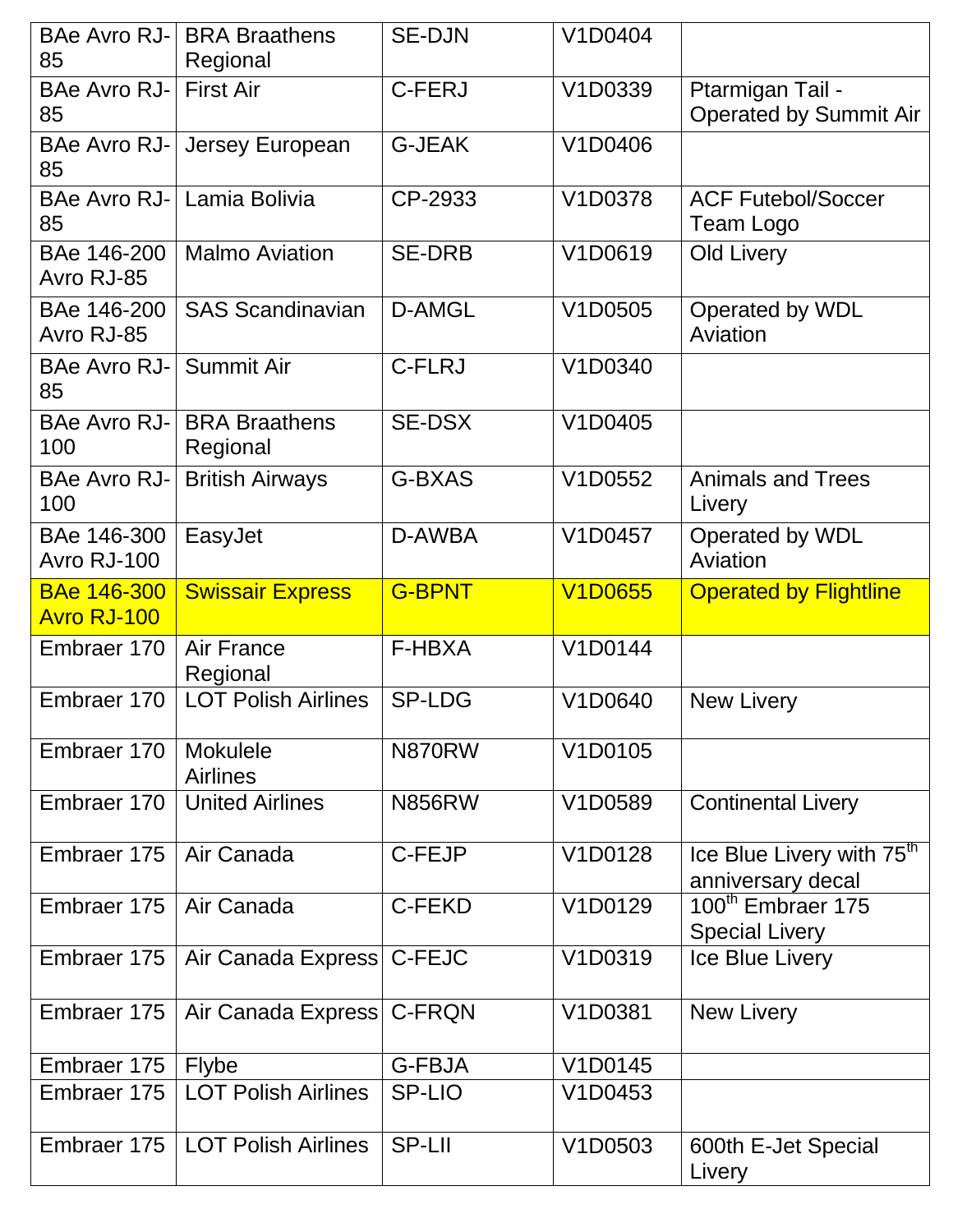|               | Embraer 175   LOT Polish Airlines         | <b>SP-LIA</b> | V1D0631        | <b>New Livery</b>                             |
|---------------|-------------------------------------------|---------------|----------------|-----------------------------------------------|
| Embraer 175   | <b>United Airlines</b>                    | <b>N725YX</b> | V1D0590        | <b>Continental Livery</b>                     |
| Embraer 175   | <b>United Airlines</b>                    | <b>N605UX</b> | V1D0591        | <b>New Livery</b>                             |
| Embraer 190   | Air Canada                                | <b>C-GWEN</b> | V1D0130        | Ice Blue Livery with 75 <sup>th</sup>         |
|               |                                           |               |                | anniversary decal                             |
| Embraer 190   | <b>Airlink</b>                            | <b>ZS-YAA</b> | <b>V1D0684</b> |                                               |
| Embraer 190   | <b>LOT Polish Airlines</b>                | <b>SP-LMA</b> | V1D0632        | <b>New Livery</b>                             |
| Embraer 190   | <b>TAME</b>                               | <b>HC-COX</b> | V1D0208        |                                               |
| Embraer 195   | Air Europa Express                        | <b>EC-KRJ</b> | V1D0387        | With Rafa Nadal Sports<br><b>Centre Mural</b> |
| Embraer 195   | <b>Flybe</b>                              | <b>G-FBEA</b> | V1D0192        |                                               |
| Embraer 195   | <b>LOT Polish Airlines</b>                | <b>SP-LNA</b> | V1D588         |                                               |
| Embraer 195   | <b>LOT Polish Airlines</b>                | <b>SP-LNF</b> | V1D0641        | <b>New Livery</b>                             |
| <b>ATL-98</b> | Eastern                                   | CF-EPV        | V1D0127        |                                               |
| Carvair       | Provincial                                |               |                |                                               |
| 727-100       | Airways (EPA)<br>Air Canada               | C-GAGX        | V1D0273        |                                               |
|               | Cargo                                     |               |                | Couriair 80s Livery.                          |
| 727-100       | Avensa                                    | <b>YV-79C</b> | V1D0106        |                                               |
| 727-100       | <b>Charter America</b>                    | <b>N220NE</b> | V1D0173        |                                               |
| 727-100       | Vancouver<br>Canucks                      | <b>C-GVCH</b> | V1D0104        | Old logo with red,<br>yellow, black stripes   |
| 727-100       | <b>First Air</b>                          | C-GVFA        | V1D0030        | New stripe livery                             |
| 727-100       | <b>First Air</b>                          | C-FRST        | V1D0047        | <b>Old stripes "Celebration</b><br>99"        |
| 727-100       | <b>First Air</b>                          | C-GOFA        | V1D0202        | Old stripes                                   |
| 727-100       | Lloyd Aereo<br>Boliviano (LAB)            | CP-1070       | V1D0215        | Old livery                                    |
| 727-100       | <b>Pacific Western</b><br><b>Airlines</b> | C-FPXD        | V1D0341        |                                               |
| 727-100       | Purolator                                 | <b>C-GKFA</b> | V1D0398        | Old Red Livery                                |
| 727-100       | Worldways<br>Canada                       | C-GWGP        | V1D0171        |                                               |
| 727-200       | All Canada<br>Express (ACE)               | <b>C-FACN</b> | V1D0174        |                                               |
| 727-200       | <b>Amerijet</b>                           | <b>N128NA</b> | <b>V1D0665</b> |                                               |
|               | <b>International</b>                      |               |                |                                               |
| 727-200       | Aseman Iran<br><b>Airlines</b>            | EP-ASD        | V1D0159        |                                               |
| 727-200       | Aseman Iran<br><b>Airlines</b>            | EP-ASA        | V1D0514        | New Livery                                    |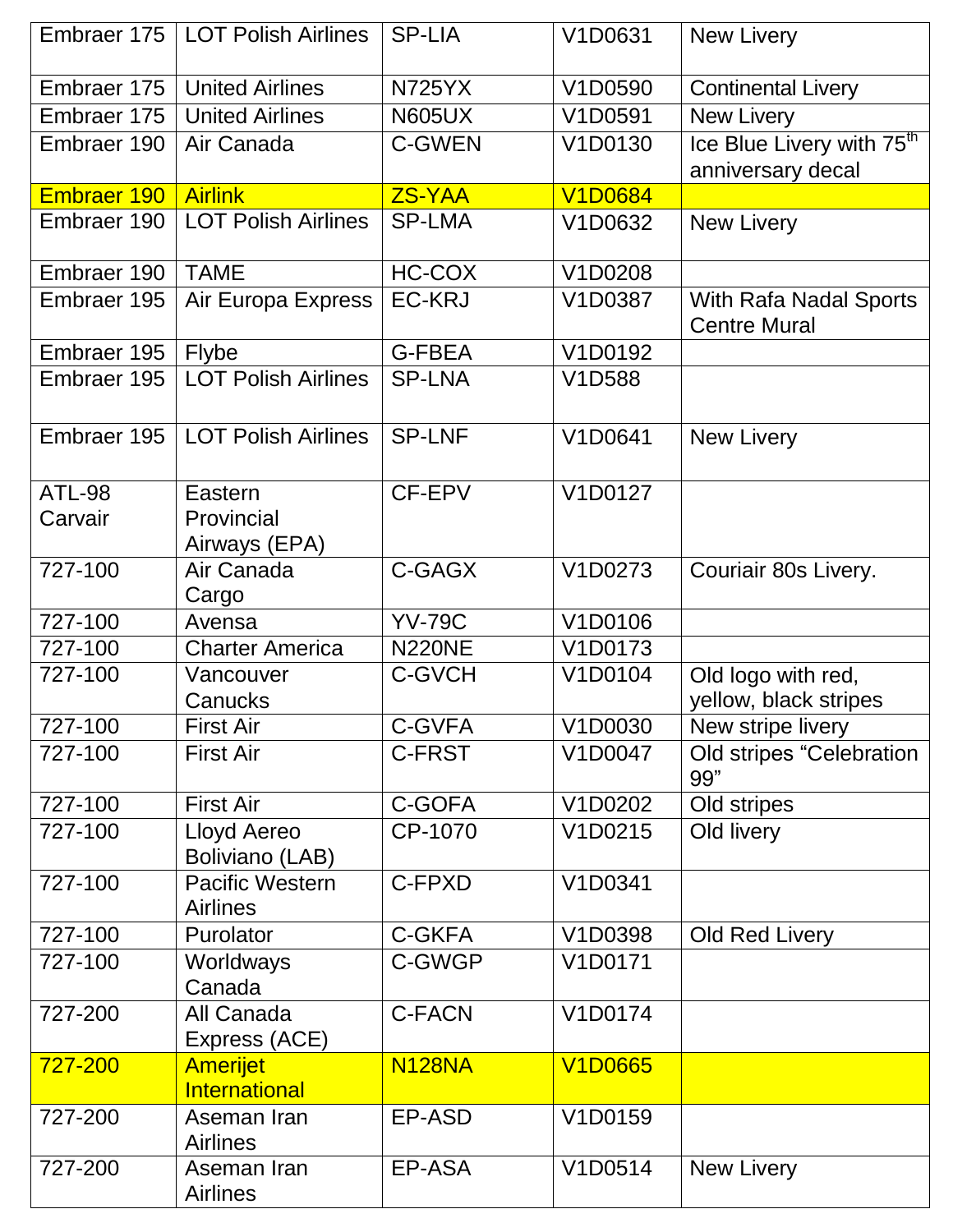| 727-200 | Avensa                   | <b>YV-97C</b>   | V1D0334        |                           |
|---------|--------------------------|-----------------|----------------|---------------------------|
| 727-200 | <b>British Airways</b>   | ZS-OBM          | V1D0554        | <b>Operated by Comair</b> |
| 727-200 | Cargojet                 | C-GCJQ          | V1D0299        |                           |
| 727-200 | <b>Custom Air</b>        | N1279E          | V1D0600        |                           |
|         | <b>Transport CAT</b>     |                 |                |                           |
| 727-200 | Dominicana               | <b>HI-612CA</b> | V1D0147        | "Luperon"                 |
| 727-200 | Express. Net Airlines    | <b>N793A</b>    | V1D0388        |                           |
|         |                          |                 |                |                           |
| 727-200 | <b>First Air</b>         | C-GXFA          | V1D0027        | New stripe Livery         |
| 727-200 | <b>IFL Group</b>         | <b>N251FL</b>   | V1D0410        |                           |
| 727-200 | Kelowna Flightcraft      | <b>C-GJKF</b>   | V1D0337        |                           |
|         |                          |                 |                |                           |
| 727-200 | Oil Spill Response       | G-OSRA          | V1D0671        |                           |
|         |                          |                 |                |                           |
| 727-200 | Pan Am                   | N370PA          | V1D0677        | <b>Billboard Livery</b>   |
| 727-200 | Purolator                | <b>C-GNKF</b>   | V1D0039        | Operated by               |
|         |                          |                 |                | Kelowna Flightcraft       |
| 727-200 | Purolator                | <b>C-GTKF</b>   | V1D0397        | Old Red Livery            |
| 727-200 | Purolator                | <b>C-GJKF</b>   | V1D0399        | <b>New Red Livery</b>     |
| 727-200 | Republique               | <b>TN-AEB</b>   | V1D0117        |                           |
|         | Populaire Du Congo       |                 |                |                           |
|         |                          |                 |                |                           |
| 727-200 | <b>Starjet</b>           | <b>C-GLSJ</b>   | V1D0515        | <b>Cargojet Livery</b>    |
| 727-200 | <b>Tex Sutton</b>        | <b>N725CK</b>   | V1D0481        | <b>Kalitta Charters</b>   |
| 737-200 | Air Canada               | <b>C-GCPU</b>   | V1D0425        |                           |
| 737-200 | <b>Air Canada Tango</b>  | <b>C-GFCP</b>   | <b>V1D0692</b> |                           |
| 737-200 | Air Inuit                | <b>C-GMAI</b>   | V1D0103        | <b>New Livery</b>         |
| 737-200 | <b>Air North</b>         | <b>C-GNAU</b>   | V1D0067        |                           |
| 737-200 | Air North                | C-FJLB          | V1D0241        | Old Livery.               |
| 737-200 | Air Sinai                | <b>SU-AYO</b>   | V1D0389        |                           |
| 737-200 | Air Sul                  | <b>CS-TMC</b>   | V1D0242        |                           |
| 737-200 | <b>Bahamasair</b>        | C6-BFW          | V1D0540        |                           |
| 737-200 | <b>Braathens Safe</b>    | LN-SUH          | V1D0066        |                           |
| 737-200 | <b>Canadian Airlines</b> | C-GIPW          | V1D0426        | Air Canada Hybrid Livery  |
| 737-200 | <b>Canadian North</b>    | C-GKCP          | V1D0137        | Basic Livery.             |
| 737-200 | <b>Canadian North</b>    | C-GDPA          | V1D0243        | New Livery.               |
| 737-200 | <b>CP Air</b>            | C-GXCP          | V1D0253        | Britannia Hybrid Livery.  |
| 737-200 | EasyJet                  | G-BECG          | V1D0382        | <b>Small Phone Number</b> |
| 737-200 | EasyJet                  | <b>G-BECH</b>   | V1D0383        | Large Phone Number        |
| 737-200 | Eldorado                 | <b>C-GENL</b>   | V1D0254        |                           |
|         | <b>Aviation Ltd.</b>     |                 |                |                           |
| 737-200 | <b>First Air</b>         | C-FACP          | V1D0003        | Northern Lights Tail      |
| 737-200 | <b>First Air</b>         | C-GCPT          | V1D0002        | <b>Inuksuk Tail</b>       |
| 737-200 | <b>First Air</b>         | <b>C-GNDF</b>   | V1D0141        | Eagle Tail                |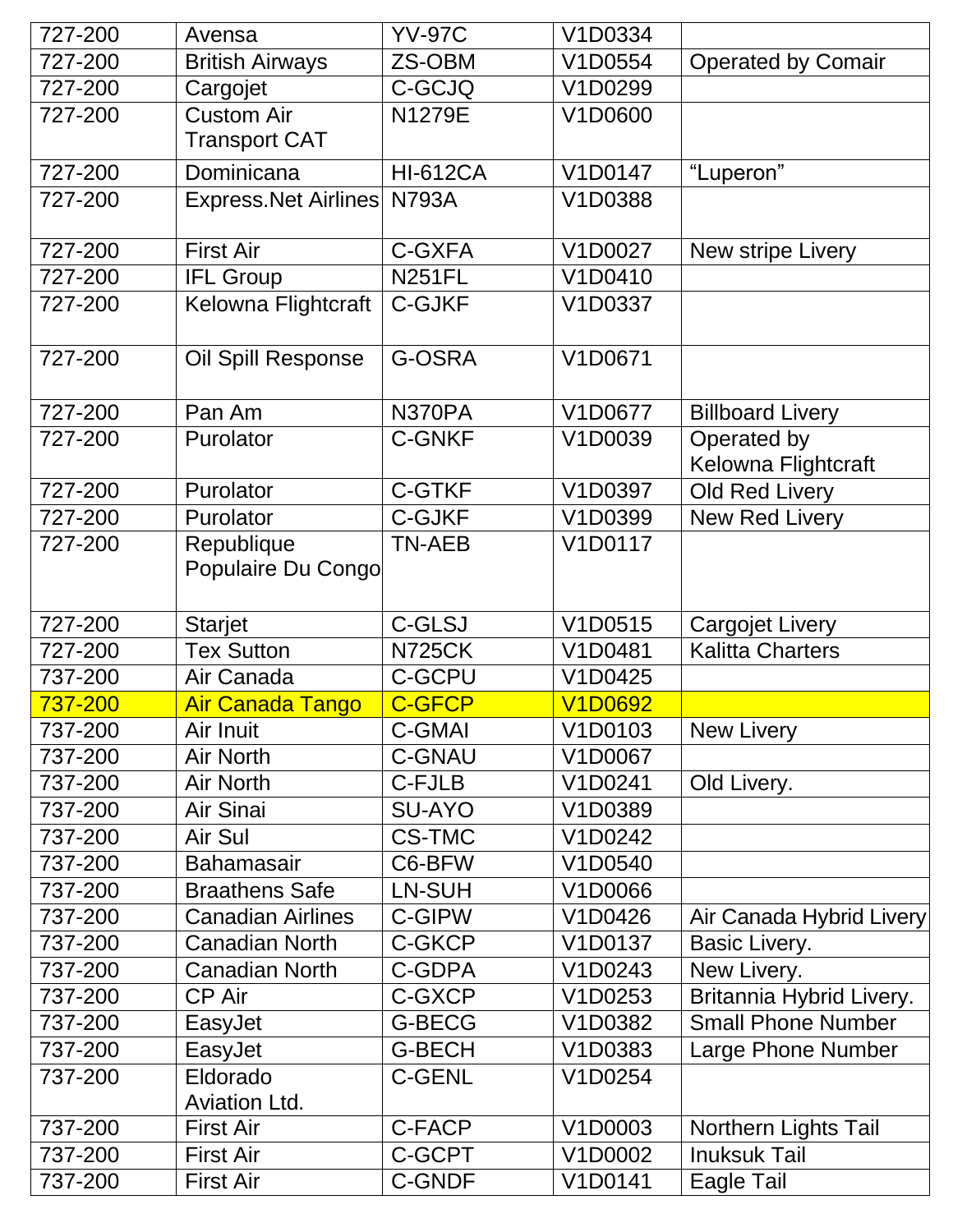| 737-200 | <b>First Air</b>                                  | <b>C-GNDE</b> | V1D0183                           | <b>Puffins Tail</b>                         |
|---------|---------------------------------------------------|---------------|-----------------------------------|---------------------------------------------|
| 737-200 | <b>First Air</b>                                  | C-FNVK        | V1D0001                           | <b>Polar Bear Tail</b>                      |
| 737-200 | <b>First Air</b>                                  | C-FNVT        | V1D0005                           | <b>Owl Tail</b>                             |
| 737-200 | <b>First Air</b>                                  | <b>C-GNWN</b> | V1D0006                           | <b>Drummer Tail</b>                         |
| 737-200 | <b>First Air</b>                                  | <b>C-GNDC</b> | V1D0004                           | Igloo Tail                                  |
| 737-200 | <b>First Air</b>                                  | C-FNVT        | V1D0024                           | <b>Stripes</b>                              |
| 737-200 | <b>First Air</b>                                  | C-GNWN        | V1D0427                           | Air Canada Hybrid Livery                    |
| 737-200 | <b>KLM Royal Dutch</b><br><b>Airlines</b>         | PH-TVX        | V1D0305                           | <b>Leased From Transavia</b>                |
| 737-200 | <b>Lignes Aeriennes</b><br><b>Congolaises LAC</b> | 9Q-CLG        | V1D115                            |                                             |
| 737-200 | <b>National</b><br>Airways Corp.                  | <b>ZK-NAC</b> | V1D0118                           |                                             |
| 737-200 | <b>National</b><br>Airways Corp.                  | ZK-NAK        | V1D0197                           | Wings of a nation                           |
| 737-200 | <b>Nolinor Aviation</b>                           | <b>C-GNLN</b> | V1D0674                           |                                             |
| 737-200 | <b>NWT Air</b>                                    | <b>C-GNWI</b> | V1D0166                           | <b>Stripe livery</b>                        |
| 737-200 | <b>NWT Air</b>                                    | C-GNWD        | V1D0167                           | Metal Belly                                 |
| 737-200 | <b>Olympic Airways</b>                            | <b>SX-BCE</b> | <b>V1D0694</b>                    | <b>Rainbow Stripe Livery</b>                |
| 737-200 | <b>TAP Portugal</b>                               | <b>CS-TEO</b> | V1D0401                           | <b>Old Livery</b>                           |
| 737-200 | Vacationair                                       | <b>C-GVRE</b> | V1D0040                           | <b>Red-Yellow Striped</b><br>scheme         |
|         |                                                   |               |                                   |                                             |
| 737-300 | Air Aruba                                         | <b>OO-LTL</b> | V1D0561                           |                                             |
| 737-300 | <b>Ansett Australia</b>                           | <b>VH-CZN</b> | <b>V1D0699</b>                    |                                             |
| 737-300 | Avensa                                            | <b>YV-99C</b> | V1D0571                           |                                             |
| 737-300 | <b>Bahamasair</b>                                 | <b>TF-SUN</b> | V <sub>1</sub> D <sub>0</sub> 394 |                                             |
| 737-300 | <b>Braathens</b>                                  | <b>SE-DUS</b> | V1D0298                           | <b>Transwede Livery</b>                     |
| 737-300 | <b>BRA</b><br><b>Transportes</b><br>Aereos        | PR-BRB        | V1D0011                           |                                             |
| 737-300 | <b>British Airways</b>                            | <b>G-XMAN</b> | V1D0625                           | Golden Khokhloma<br>Livery                  |
| 737-300 | <b>British Airways</b>                            | G-OGBD        | V1D0587                           | <b>Martha Ndebele Livery</b>                |
| 737-300 | Canadian<br><b>Airlines</b>                       | C-FPWD        | V1D0275                           | <b>Monarch Hybrid Livery</b>                |
| 737-300 | Canjet                                            | C-FHGE        | V1D0075                           |                                             |
| 737-300 | <b>Canadian North</b>                             | C-GCNZ        | V1D0675                           | <b>Wave Livery</b>                          |
| 737-300 | <b>Canadian North</b>                             | C-GCNO        | V1D0211                           | <b>CFL Livery</b>                           |
| 737-300 | <b>Canadian North</b>                             | C-GCNO        | V1D0421                           | New CFL Livery                              |
| 737-300 | <b>Celebrity Cruises</b>                          | <b>C-GPNL</b> | V1D0611                           | <b>Operated by Canadian</b><br><b>North</b> |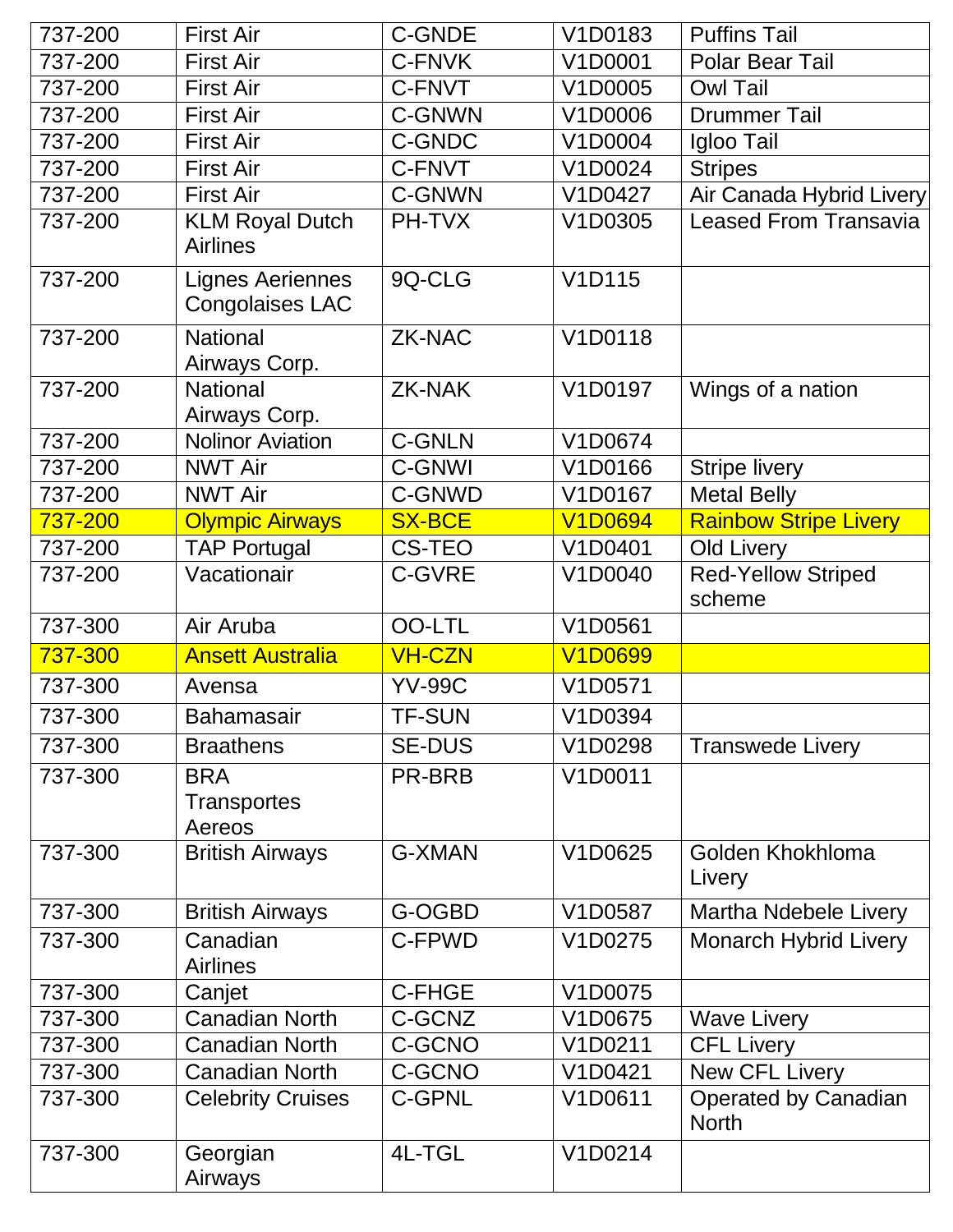| 737-300  | EasyJet                                  | G-EZYO        | V1D0430 |                              |
|----------|------------------------------------------|---------------|---------|------------------------------|
| 737-300F | Estafeta                                 | <b>XA-AJA</b> | V1D0412 |                              |
| 737-300  | Iberia                                   | EC-EHX        | V1D0418 | <b>Old Livery</b>            |
| 737-300  | <b>Monarch Airlines</b>                  | <b>G-EURP</b> | V1D0489 |                              |
| 737-300  | <b>Nolinor Aviation</b>                  | C-GNLQ        | V1D0678 |                              |
| 737-300  | <b>PWA Pacific</b>                       | C-FPWE        | V1D0277 | <b>Monarch Hybrid Livery</b> |
|          | <b>Western Airlines</b>                  |               |         |                              |
| 737-300F | Swiftair                                 | <b>N811TJ</b> | V1D0413 |                              |
| 737-400  | <b>Air North</b>                         | <b>C-FANB</b> | V1D0119 |                              |
| 737-400  | Aseman Iran                              | EP-APP        | V1D0492 |                              |
|          | <b>Airlines</b>                          |               |         |                              |
| 737-400  | <b>ASL Airlines</b>                      | <b>HA-FAU</b> | V1D0393 | <b>Farnair Livery</b>        |
| 737-400  | <b>Braathens Safe</b>                    | LN-BUB        | V1D0206 | With Olympia Toppen          |
|          |                                          |               |         | logo                         |
| 737-400  | <b>Braathens Safe</b>                    | LN-BUF        | V1D0207 | http://braathens.no          |
|          |                                          |               |         | titles                       |
| 737-400  | <b>British Airways</b>                   | <b>G-BVNM</b> | V1D0546 | Pause to Remember            |
|          |                                          |               |         | Livery                       |
| 737-400  | <b>British Airways</b>                   | <b>G-DOCL</b> | V1D0547 | Martha Ndebele Livery        |
| 737-400  | <b>British Airways</b>                   | <b>G-DOCU</b> | V1D0548 | Martha Ndebele Livery        |
| 737-400  | <b>British Airways</b>                   | G-DOCD        | V1D0549 | <b>Animals and Trees</b>     |
|          |                                          |               |         | Livery                       |
| 737-400  | <b>British Airways</b>                   | <b>G-DOCH</b> | V1D0550 | <b>Grand Union Livery</b>    |
| 737-400  | <b>British Airways</b>                   | <b>G-GBTA</b> | V1D0551 | <b>Youm Al-Sug Livery</b>    |
| 737-400  | <b>Canadian North</b>                    | <b>C-FFNM</b> | V1D0596 | New Livery                   |
| 737-400C | <b>Canadian North</b>                    | <b>C-FFNC</b> | V1D0614 | New Livery                   |
| 737-400F | Estafeta                                 | <b>XA-ESF</b> | V1D0411 |                              |
| 737-400  | <b>First Air</b>                         | <b>C-FFNC</b> | V1D0190 | <b>Fisherman Tail</b>        |
| 737-400  | <b>First Air</b>                         | C-FFNF        | V1D0195 | <b>Wolf Tail</b>             |
| 737-400  | <b>First Air</b>                         | C-FFNE        | V1D0196 | Eagle Tail                   |
| 737-400  | <b>First Air</b>                         | <b>C-FFNM</b> | V1D0338 | <b>Iceberg Tail</b>          |
| 737-400  | <b>First Air</b>                         | <b>C-FFNM</b> | V1D0422 | New Livery                   |
| 737-400C | <b>First Air</b>                         | <b>C-FFNC</b> | V1D0462 | New Livery                   |
| 737-400  | <b>Flair Airlines</b>                    | C-FLRS        | V1D0088 |                              |
| 737-400  | <b>Iberia</b>                            | <b>EC-GBN</b> | V1D0417 | Old Livery                   |
| 737-400  | <b>PAL</b>                               | EI-CVP        | V1D0114 |                              |
| 737-400  | Swiftair                                 | <b>EC-MCI</b> | V1D0435 |                              |
| 737-500  | Air North                                | <b>C-GANJ</b> | V1D0278 |                              |
| 737-500  | <b>Bahamasair</b>                        | C6-BFE        | V1D0392 |                              |
| 737-500  | <b>Braathens Safe</b>                    | LN-BUE        | V1D0414 | Old Livery                   |
| 737-500  | Canjet                                   | C-FCFR        | V1D0076 |                              |
| 737-500  | <b>MAT Macedonian</b><br><b>Airlines</b> | Z3-AAH        | V1D0668 |                              |
|          |                                          |               |         |                              |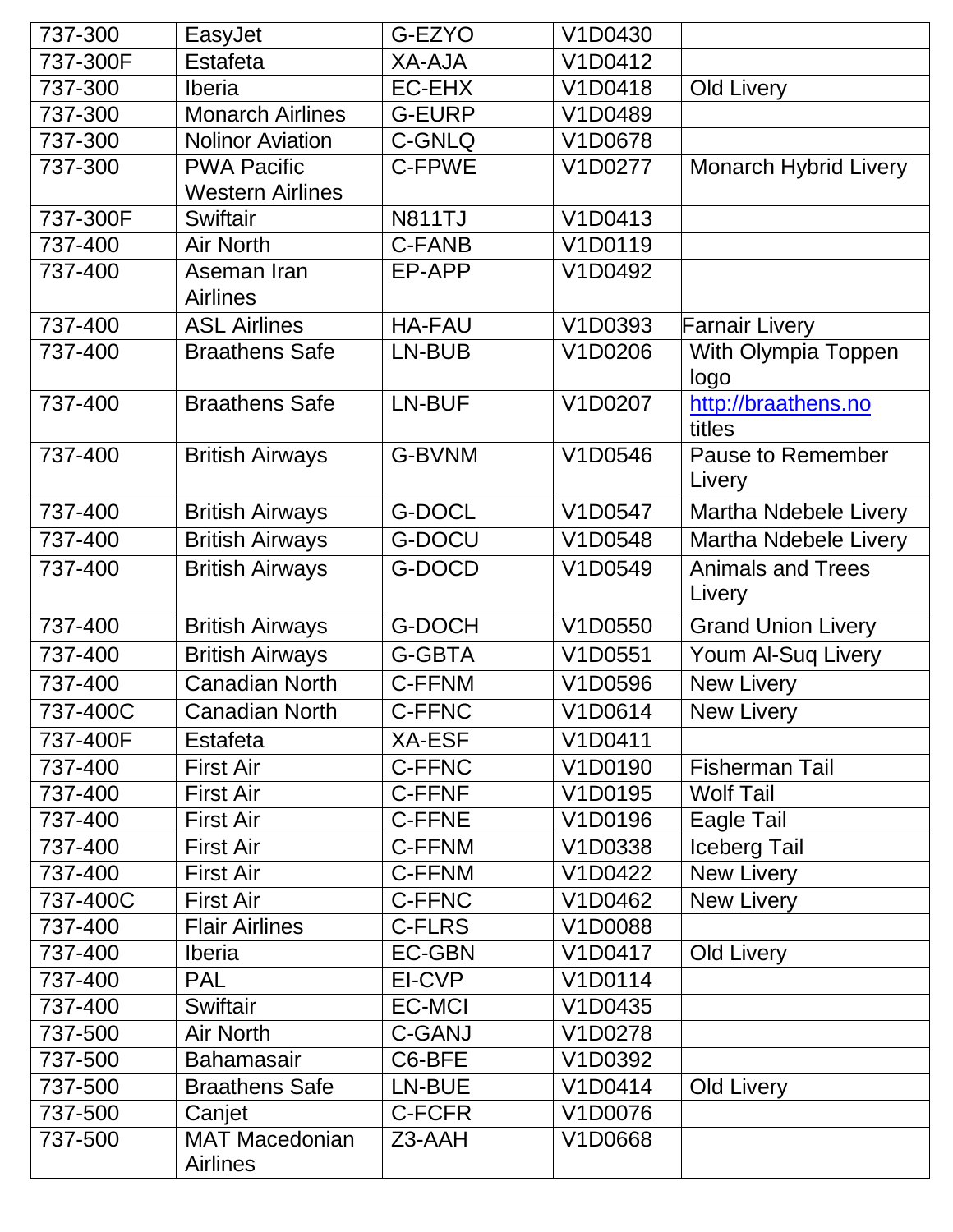| 737-500 | Pacific Sky Aviation              | <b>C-FPHS</b>       | V1D0520        | Also Operated by<br><b>Skyservice</b> |
|---------|-----------------------------------|---------------------|----------------|---------------------------------------|
| 737-500 | Tajik Air                         | LY-AWG              | V1D0014        |                                       |
| 737-500 | <b>United</b>                     | N59630              | V1D0286        | New Livery                            |
| 737-500 | <b>UTair Aviation</b>             | <b>VQ-BJL</b>       | V1D0597        |                                       |
| 737-600 | Air Algerie                       | 7T-VJQ              | V1D0292        |                                       |
| 737-600 | <b>United States Air</b><br>Force | <b>N288DP</b>       | V1D0477        | <b>Janet Airlines</b>                 |
| 737-600 | Westjet                           | C-GPWS              | V1D0246        |                                       |
| 737-700 | Air Algerie                       | 7T-VJS              | V1D0479        |                                       |
| 737-700 | <b>Air Berlin</b>                 | D-AHXE              | <b>V1D0686</b> |                                       |
| 737-700 | <b>Alaska Airlines</b>            | <b>N612AS</b>       | V1D0648        | <b>Updated Livery</b>                 |
| 737-700 | <b>Bahamasair</b>                 | C6-BFX              | V1D0516        |                                       |
| 737-700 | <b>BWIA</b>                       | 9Y-TJI              | V1D0122        | Old Livery                            |
| 737-700 | Camair-Co                         | <b>TJ-QCB</b>       | V1D0357        |                                       |
| 737-700 | <b>Eastern Air Lines</b>          | <b>N278EA</b>       | V1D0311        |                                       |
| 737-700 | <b>Eastern Air Lines</b>          | <b>N278EA</b>       | V1D0312        | <b>Florida Panthers Livery</b>        |
| 737-700 | <b>Eastern Air Lines</b>          | <b>N278EA</b>       | V1D0313        | <b>Trump Pence Livery</b>             |
| 737-700 | EasyJet                           | G-EZJL              | V1D0407        |                                       |
| 737-700 | Hamburg<br>International          | <b>D-AHIC</b>       | V1D0295        |                                       |
| 737-700 | Transavia                         | PH-OEJ              | V1D0073        | Enerjet w/ Transavia<br>titles        |
| 737-700 | <b>Turkish Airlines</b>           | <b>TC-JKO</b>       | V1D0478        | New Livery                            |
| 737-700 | Enerjet                           | C-GBEJ              | V1D0072        |                                       |
| 737-700 | <b>United Airlines</b>            | N27724              | V1D0361        | <b>New Livery</b>                     |
| 737-700 | Westjet                           | C-GWSY              | V1D0245        |                                       |
| 737-700 | Westjet                           | C-GQWJ              | V1D0244        | <b>Tartan Tail</b>                    |
| 737-800 | Aeromexico                        | PH-HZE              | V1D0240        | <b>Leased From</b><br>Transavia.      |
| 737-800 | Air Algerie                       | 7T-VKM              | V1D0372        | 25th Boeing 737NG                     |
| 737-800 | Air Europa                        | EC-MXM              | V1D0574        |                                       |
| 737-800 | Air Europa                        | <b>EC-MKL</b>       | V1D0575        | 30 Años/Years Livery                  |
| 737-800 | Air France                        | F-NGXA              | V1D0012        | New Livery. Fantasy.                  |
| 737-800 | Air Niugini                       | P2-PXE              | V1D0321        |                                       |
| 737-800 | Air Niugini                       | P <sub>2</sub> -PXE | V1D0322        | 2015 Pacific Games<br>Livery.         |
| 737-800 | <b>Amazon Prime Air</b>           | <b>N5113A</b>       | V1D0541        | <b>Operated by Southern</b><br>Air    |
| 737-800 | <b>Biman Bangladesh</b>           | S <sub>2</sub> -AHO | V1D0320        | New Livery. Meghdoot.                 |
| 737-800 | Canjet                            | C-GDGQ              | V1D0077        | No blue aft fuselage.                 |
| 737-800 | Ceiba<br>Intercontine0035ntal     | 3C-LLY              | V1D0438        |                                       |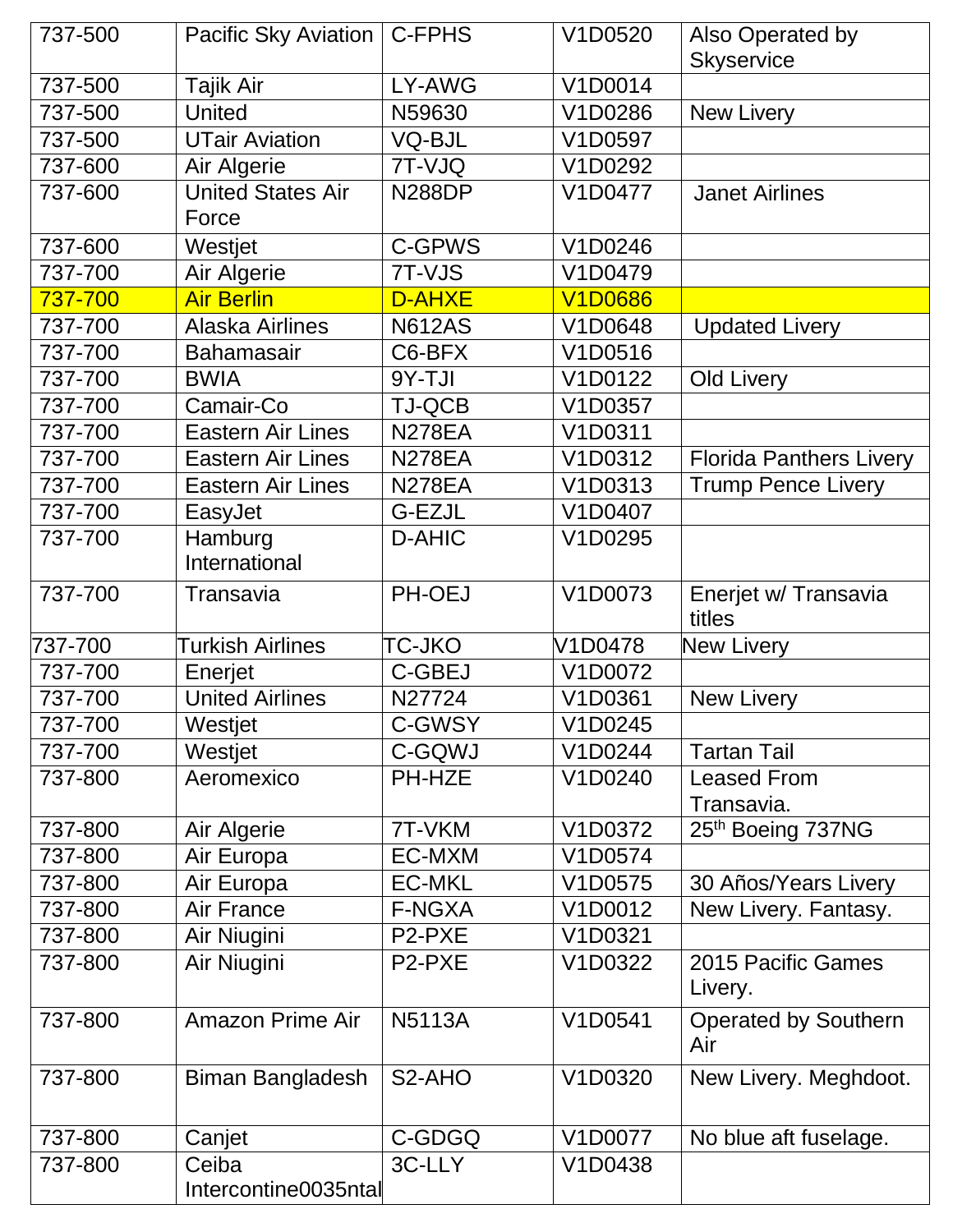| 737-800          | <b>Delta</b>                 | <b>N396DA</b> | V1D0160        |                                                         |
|------------------|------------------------------|---------------|----------------|---------------------------------------------------------|
| 737-800          | <b>Eastern Air Lines</b>     | <b>N276EA</b> | V1D0310        |                                                         |
| 737-800          | Enerjet                      | PH-HZX        | V1D0074        | Transavia w/ Enerjet                                    |
|                  |                              |               |                | titles                                                  |
| 737-800          | <b>FlySafair</b>             | <b>ZS-FGB</b> | <b>V1D0683</b> |                                                         |
| 737-800          | <b>Malawian Airlines</b>     | ET-APL        | V1D0290        |                                                         |
| 737-800          | Royal Air Maroc              | <b>CN-RGJ</b> | V1D0650        | <b>OneWorld Livery</b>                                  |
| 737-800          | <b>SAS Scandinavian</b>      | <b>LN-RRW</b> | <b>V1D0693</b> | <b>Star Alliance Livery</b>                             |
| 737-800          | Serene Air                   | <b>AP-BNA</b> | V1D0343        |                                                         |
| 737-800          | Swoop                        | C-GDMP        | V1D0455        | <b>Operated by Westjet</b>                              |
| 737-800          | <b>United Airlines</b>       | N33264        | V1D0360        | <b>New Livery</b>                                       |
| 737-800          | <b>United Nations UN</b>     | <b>VP-BOW</b> | V1D0433        |                                                         |
| 737-800          | Westjet                      | C-GJWS        | V1D0082        |                                                         |
| 737-800          | Westjet                      | C-GAWS        | V1D0189        | #100 Boeing 737 NG                                      |
| 737-8 MAX        | Air Canada                   | C-FTJV        | V1D0502        | <b>New Livery</b>                                       |
| <b>737-8 MAX</b> | <b>Air Europa</b>            | <b>EC-NBL</b> | <b>V1D0576</b> |                                                         |
| 737-8 MAX        | Ethiopian<br><b>Airlines</b> | ET-AVJ        | V1D0559        |                                                         |
| 737-8 MAX        | Westjet                      | C-FNWD        | V1D0501        | <b>New Livery</b>                                       |
| 737-900          | <b>United Airlines</b>       | N39463        | V1D0330        | <b>New Livery</b>                                       |
| A318             | <b>Air France</b>            | <b>F-GUGD</b> | V1D0628        | <b>New Livery</b>                                       |
| A318             | <b>British Airways</b>       | <b>G-EUNA</b> | V1D0155        |                                                         |
| A319             | Air Albania                  | ZA-BEL        | V1D0681        |                                                         |
| A319             | <b>Air Berlin</b>            | <b>D-ABGS</b> | <b>V1D0556</b> | <b>OLT Express Livery</b>                               |
| A319             | Air Canada                   | <b>C-FYNS</b> | V1D0089        | Ice Blue Livery                                         |
| A319             | Air Canada                   | C-GBHZ        | V1D0092        | Ice Blue Livery - Kids<br><b>Horizons</b>               |
| A319             | Air Canada                   | C-GBIK        | V1D0093        | Ice Blue Livery - 2008<br><b>Conservative Elections</b> |
| A319             | Air Canada                   | <b>C-GBHN</b> | V1D0094        | Ice Blue Livery - 2011<br><b>Conservative Elections</b> |
| A319             | Air Canada                   | C-GBIM        | V1D0095        | Ice Blue Livery - 2008<br><b>NPD Elections</b>          |
| A319             | Air Canada                   | C-GKOB        | V1D0096        | Ice Blue Livery - 2011<br><b>NPD Elections</b>          |
| A319             | Air Canada Jetz              | C-GAQZ        | V1D0329        | Ice Blue Livery - Old Jetz<br>titles                    |
| A319             | Air Canada Jetz              | C-GBIK        | V1D0333        | Ice Blue Livery - New<br>Jetz titles                    |
| A319             | Air Canada<br>Rouge          | C-GJVY        | V1D0266        | <b>Small Titles Version</b>                             |
| A319             | Air Canada<br>Rouge          | C-FYIY        | V1D0265        | Large Titles Version                                    |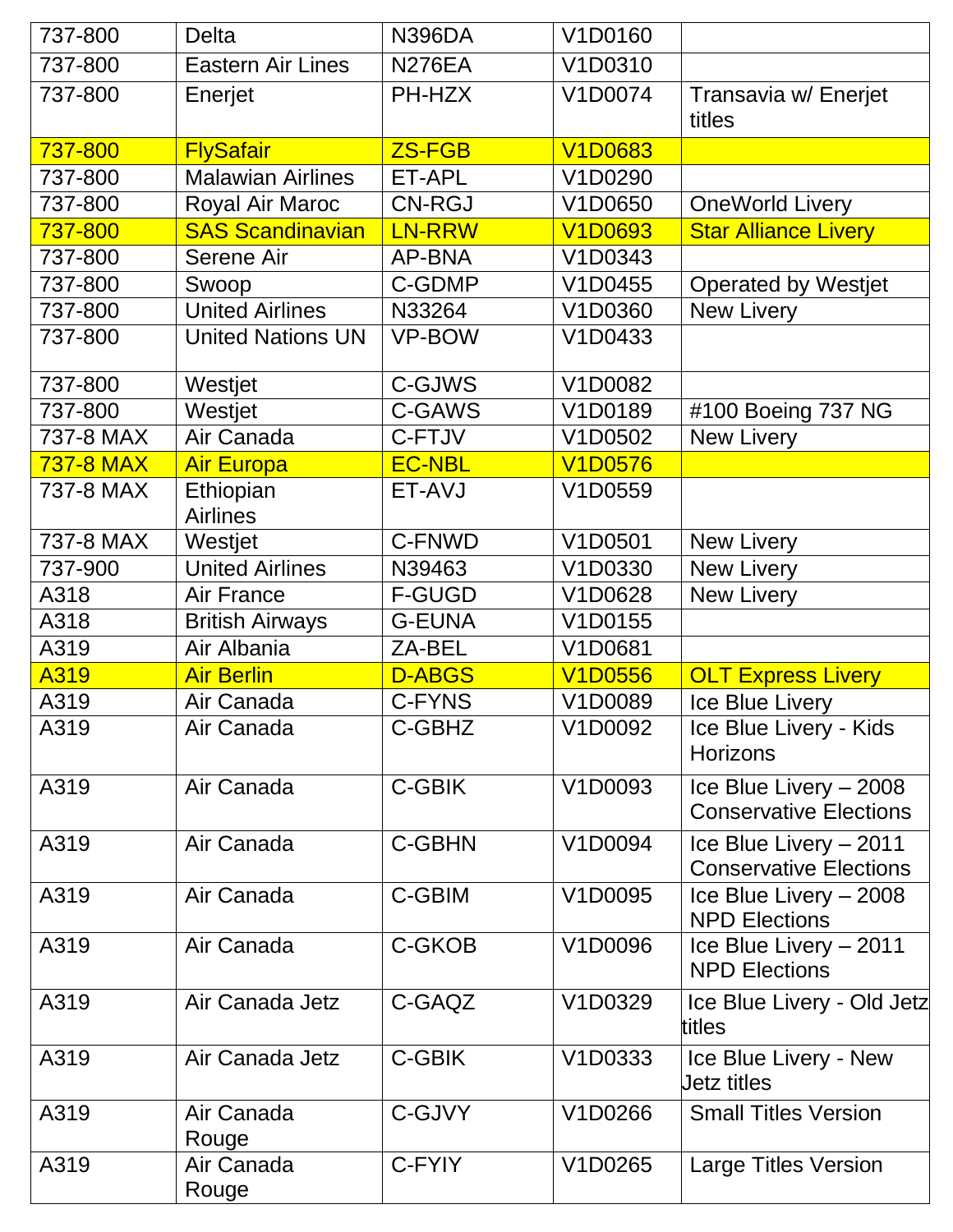| A319 | Air Côte d'Ivoire        | <b>TU-TSB</b> | V1D0033                    |                              |
|------|--------------------------|---------------|----------------------------|------------------------------|
| A319 | Air India                | VT-SCS        | V1D0649                    |                              |
| A319 | Armavia                  | EK32007       | V1D0448                    |                              |
| A319 | Armenian                 | EK-RA01       | V1D0468                    |                              |
|      | Government               |               |                            |                              |
| A319 | Finnair                  | <b>OH-LVB</b> | V1D0573                    | New Livery                   |
| A319 | <b>Gambia Bird</b>       | <b>D-ASTA</b> | V1D0289                    |                              |
| A319 | <b>Iberia</b>            | <b>EC-HGR</b> | V1D0369                    | Old Livery.                  |
| A319 | Lufthansa                | D-AILW        | V1D0519                    | New Livery                   |
| A319 | <b>OLT Express</b>       | <b>SP-IBA</b> | <b>V1D0557</b>             |                              |
| A319 | <b>Tibet Airlines</b>    | B-6436        | V1D0107                    |                              |
| A319 | <b>United Airlines</b>   | <b>N820UA</b> | V1D0364                    | New Livery                   |
| A320 | Air 2000                 | G-OOAC        | V1D0496                    |                              |
| A320 | Air Albania              | ZA-BBC        | V1D0682                    |                              |
| A320 | Air Canada               | C-FTJO        | V1D0178                    | <b>Old Dark Tail Livery</b>  |
| A320 | Air Canada               | C-FKOJ        | V1D0090                    | Ice Blue Livery              |
| A320 | Air Canada               | C-FXCD        | V1D0460                    | New Livery                   |
| A320 | Air Canada               | C-FDRK        | V1D0165                    | Ice Blue Livery - With       |
|      |                          |               |                            | Poppies                      |
| A320 | Air Canada Jetz          | C-FPWE        | V1D0097                    | Ice Blue Livery              |
| A320 | Air Canada               | C-GQCA        | V1D0110                    | <b>U2 360 Tour</b>           |
| A320 | Air Canada               | C-FPWE        | V1D0111                    | U2 Vertigo Tour 1            |
| A320 | Air Canada               | <b>C-FPWE</b> | V1D0112                    | U2 Vertigo Tour 3            |
| A320 | Air Canada               | C-FPWE        | V1D0113                    | U2 Vertigo Tour 4            |
| A320 | Air Canada               | C-GFCP        | V1D0669                    |                              |
|      | Rouge                    |               |                            |                              |
| A320 | Air Côte d'Ivoire        | <b>TU-TSV</b> | $\overline{\text{V1D564}}$ |                              |
| A320 | Air Deccan               | VT-DKZ        | V1D0015                    |                              |
| A320 | Air France               | F-GKXY        | V1D0108                    | New Livery                   |
| A320 | Air One                  | EI-DSX        | V1D0316                    |                              |
| A320 | Air Sial                 | AP-BOB        | V1D0642                    |                              |
| A320 | Air Zimbabwe             | Z-WPM         | V1D0249                    | New Livery                   |
| A320 | Armavia                  | EK32008       | V1D0449                    |                              |
| A320 | Azzurra Air              | EI-DBC        | V1D0170                    | <b>City of Manchester</b>    |
| A320 | <b>British Airways</b>   | <b>G-BUSG</b> | V1D0465                    | Sterntaler/Bauhaus           |
|      |                          |               |                            | Livery                       |
| A320 | <b>British Airways</b>   | <b>G-BUSI</b> | V1D0466                    | <b>British Blend Livery</b>  |
| A320 | <b>British Airways</b>   | <b>G-MEDB</b> | V1D0532                    | <b>Rendezvous Livery</b>     |
| A320 | <b>British Airways</b>   | <b>G-BUSK</b> | V1D0533                    | <b>Waves and Cranes</b>      |
|      |                          |               |                            | Livery                       |
| A320 | <b>Bulgaria Air</b>      | LZ-FBD        | V1D0016                    |                              |
| A320 | Canada 3000              | C-GVNY        | V1D0287                    | <b>Monarch Hybrid Livery</b> |
| A320 | Finnair                  | <b>OH-LXA</b> | V1D0572                    | <b>New Livery</b>            |
| A320 | <b>Frontier Airlines</b> | <b>N201FR</b> | <b>V1D0584</b>             | <b>Yukon the Caribou</b>     |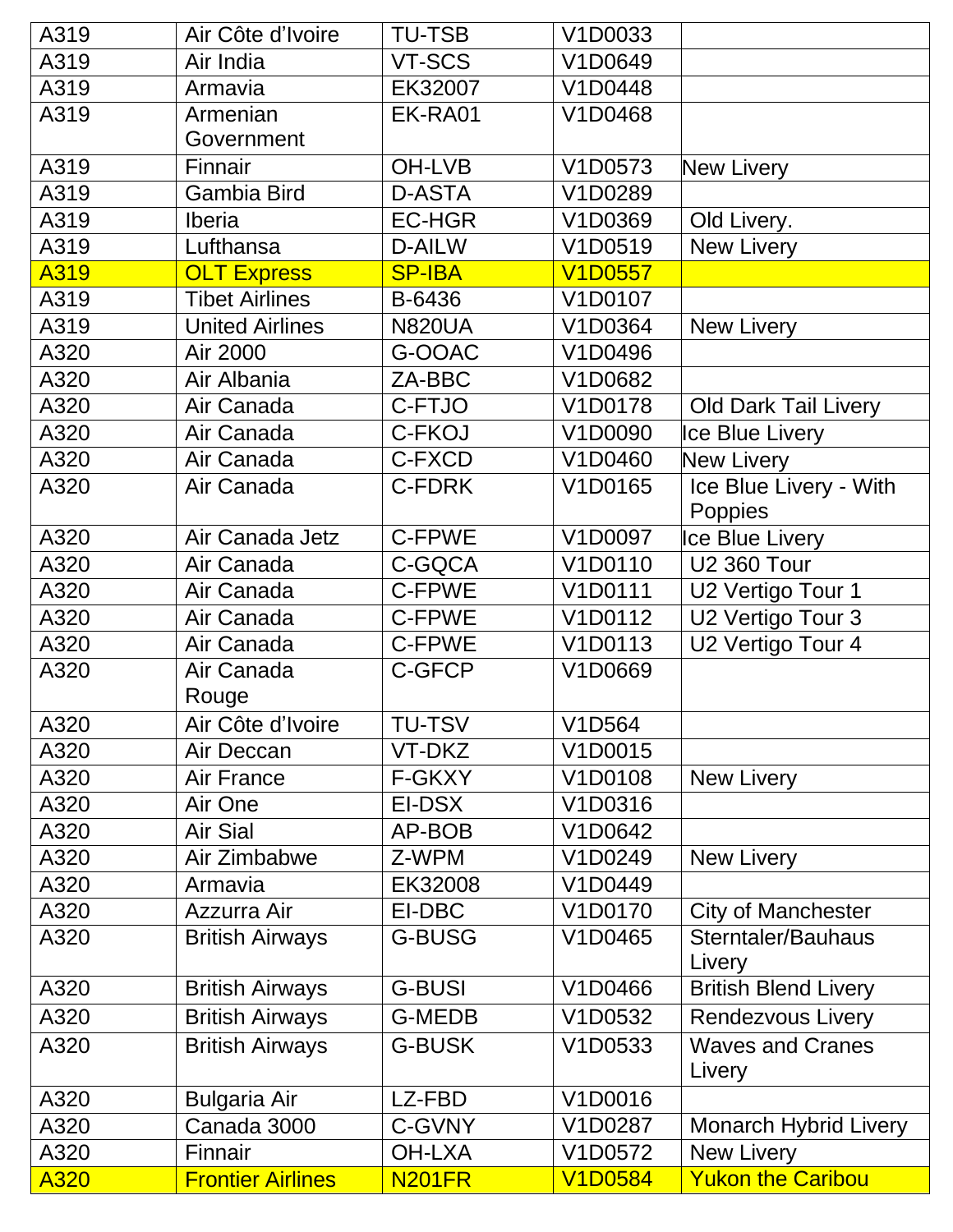| A320neo | <b>Gulf Air</b>                                         | A9C-TA        | V1D0483 | New Livery                                     |
|---------|---------------------------------------------------------|---------------|---------|------------------------------------------------|
| A320    | Iberia                                                  | <b>EC-HTA</b> | V1D0370 | <b>Old Livery</b>                              |
| A320    | <b>Iberia Express</b>                                   | <b>EC-LKH</b> | V1D0134 | New Livery                                     |
| A320    | <b>Indian Airlines</b>                                  | VT-EYJ        | V1D0539 |                                                |
| A320    | <b>Indian Airlines</b>                                  | VT-EVO        | V1D0615 | 50 Years of Flying                             |
| A320    | <b>IranAir</b>                                          | EP-IEA        | V1D0017 |                                                |
| A320    | <b>IranAir</b>                                          | <b>TS-INC</b> | V1D0526 | NouvelAir Livery                               |
| A320    | <b>Kuwait Airways</b>                                   | 9K-AKI        | V1D0586 |                                                |
| A320    | Lufthansa                                               | D-AIZC        | V1D0518 | New Livery                                     |
| A320    | Lufthansa                                               | D-AIZG        | V1D0542 | New Livery – Say yes to<br>Europe              |
| A320    | Maldivian                                               | 8Q-IAN        | V1D0293 | With Digital Silk                              |
| A320    | <b>MEA Middle Eastern F-OHMR</b><br><b>Airlines</b>     |               | V1D0565 | <b>White Livery</b>                            |
| A320    | <b>Nepal Airlines</b>                                   | 9N-AKX        | V1D0291 |                                                |
| A320    | NouvelAir                                               | <b>TS-INO</b> | V1D0018 |                                                |
| A320    | NouvelAir                                               | <b>TS-INC</b> | V1D0525 | Old Livery                                     |
| A320    | <b>PIA Pakistan</b><br>International<br><b>Airlines</b> | <b>AP-BLU</b> | V1D0342 | <b>Retro Livery</b>                            |
| A320    | <b>PIA Pakistan</b><br>International<br><b>Airlines</b> | AP-BLU        | V1D0498 | <b>New Markhor Livery</b>                      |
| A320    | <b>Roots Air</b>                                        | C-FRAA        | V1D0659 | Red Livery - Operated<br>by Skyservice         |
| A320    | <b>Roots Air</b>                                        | C-FRAR        | V1D0660 | <b>Gray Livery - Operated</b><br>by Skyservice |
| A320    | <b>Senegal Airlines</b>                                 | 6V-All        | V1D0263 |                                                |
| A320    | <b>Sky Angkor Airlines</b>                              | <b>XU-706</b> | V1D0578 |                                                |
| A320    | <b>Skyservice</b>                                       | <b>C-FTDU</b> | V1D0560 | <b>Monarch Hybrid Livery</b>                   |
| A320    | Solomons<br><b>Airlines</b>                             | H4-BUS        | V1D0218 |                                                |
| A320    | Sri Lankan                                              | 4R-ABM        | V1D0203 |                                                |
| A320    | Sri Lankan                                              | 4R-ABO        | V1D396  | <b>Oneworld Livery</b>                         |
| A320    | <b>TACA</b>                                             | <b>N686TA</b> | V1D0484 | <b>Star Alliance Livery</b>                    |
| A320    | <b>Thomas Cook</b>                                      | G-DHJZ        | V1D0031 | With ThomasCook.Com<br>titles.                 |
| A320    | Tunisair                                                | <b>TS-IMN</b> | V1D0019 | "Ibn Khaldoun"                                 |
| A320    | Tunisair                                                | <b>TS-IMW</b> | V1D0373 | "Farhat Hached"                                |
| A320    | <b>Turkish Airlines</b>                                 | <b>TC-JPA</b> | V1D0210 | <b>New Livery</b>                              |
| A320    | <b>UM Air</b>                                           | <b>UR-UFB</b> | V1D0646 |                                                |
| A320    | <b>United Airlines</b>                                  | <b>N418UA</b> | V1D0363 | New Livery                                     |
| A320    | <b>White Airways</b>                                    | <b>CS-TQK</b> | V1D0400 |                                                |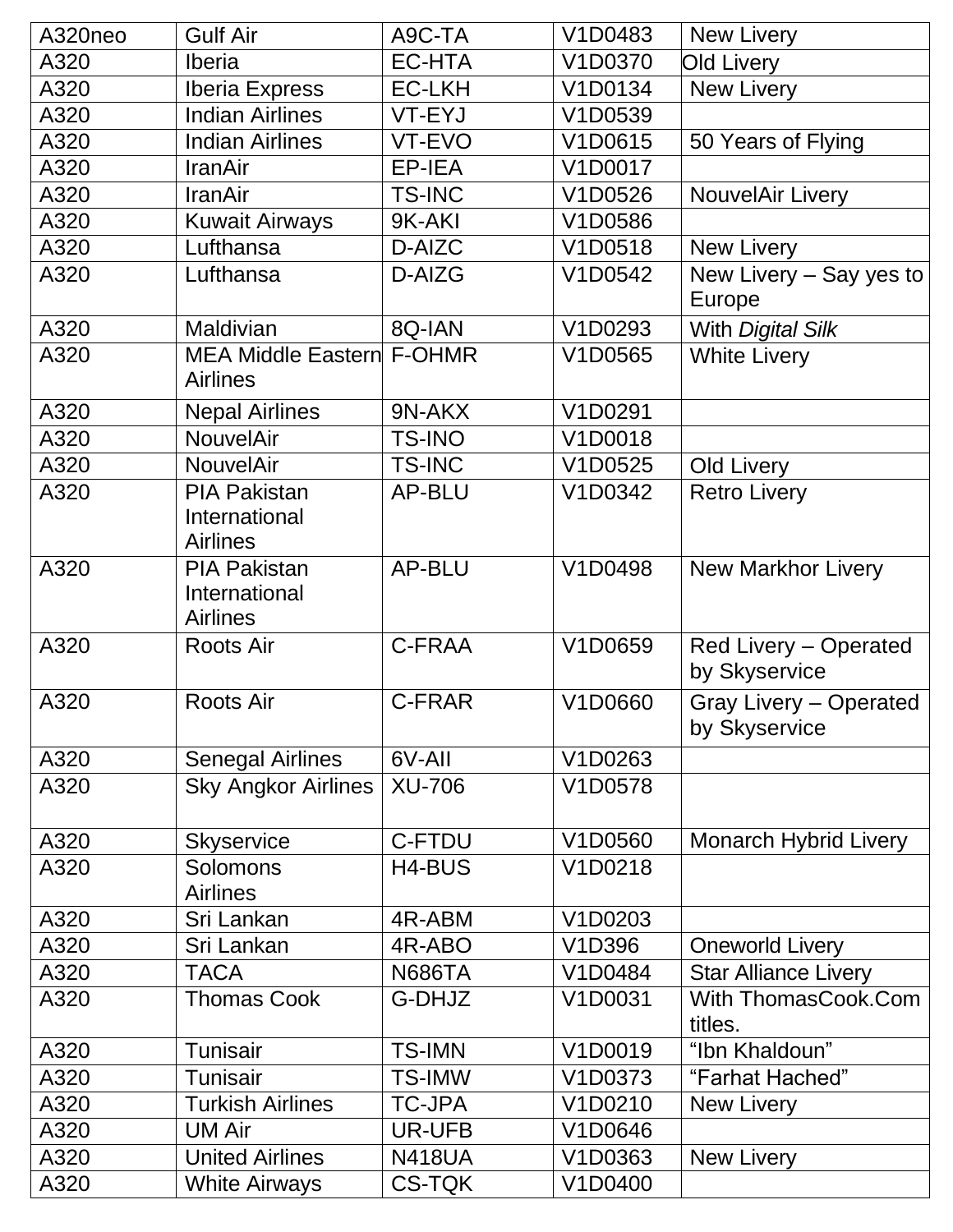| A321                       | Air 2000                                            | G-OOAE        | V1D0497        |                                    |
|----------------------------|-----------------------------------------------------|---------------|----------------|------------------------------------|
| A321                       | Airblue                                             | AP-BJA        | V1D0662        |                                    |
| A321                       | Air Canada                                          | C-GITY        | V1D0091        | Ice Blue Livery                    |
| A321                       | Air Canada                                          | <b>C-GIUB</b> | V1D0098        | Ice Blue Livery - 70 <sup>th</sup> |
|                            |                                                     |               |                | <b>Anniversary Tail</b>            |
| A321                       | Air Canada                                          | C-GJWO        | V1D0368        | <b>New Livery</b>                  |
| A321                       | Air Canada                                          | <b>C-GITU</b> | V1D0645        | <b>Star Alliance Livery</b>        |
| A321                       | Air Canada                                          | C-FJOK        | V1D0267        |                                    |
|                            | Rouge                                               |               |                |                                    |
| A321                       | <b>Delta</b>                                        | N3902D        | V1D0049        | Fantasy                            |
| A321                       | Finnair                                             | OH-LZL        | V1D0315        | <b>New Livery</b>                  |
| A321                       | Finnair                                             | <b>OH-LZL</b> | V1D0439        | <b>Happy Holidays Livery</b>       |
| A321                       | Iberia                                              | <b>EC-ITN</b> | V1D0371        | "Empuries"                         |
| A321                       | <b>IranAir</b>                                      | EP-IFA        | V1D0471        |                                    |
| A321                       | Lufthansa                                           | <b>D-AISP</b> | V1D0437        | <b>New Livery</b>                  |
| A321                       | Maldivian                                           | 8Q-IAI        | V1D0294        | With Digital Silk                  |
| A321                       | <b>MEA Middle Eastern F-OHMP</b><br><b>Airlines</b> |               | V1D0476        | <b>White Livery</b>                |
| A321                       | <b>Sky Angkor Airlines</b>                          | <b>XU-707</b> | V1D0579        |                                    |
| A321                       | Sri Lankan                                          | 4R-ABQ        | V1D0444        |                                    |
| A321neo                    | <b>Starlux</b>                                      | B-58203       | <b>V1D0626</b> |                                    |
| A321neo                    | <b>Swiss International</b><br><b>Airlines</b>       | <b>HB-JPA</b> | V1D0633        |                                    |
| A321                       | <b>Turkish Airlines</b>                             | <b>TC-JSH</b> | V1D0618        | New Livery                         |
| A321neo                    | <b>Turkish Airlines</b>                             | TC-LSA        | V1D0617        |                                    |
| Lockheed L-                | Air Bridge                                          | C-FIJR        | V1D0180        | <b>Northwest Territorial</b>       |
| 188 Electra                |                                                     |               |                | Livery                             |
| Lockheed L-                | <b>Buffalo Airways</b>                              | C-FBAQ        | V1D0009        |                                    |
| 188 Electra                |                                                     |               |                |                                    |
| Lockheed L-                | <b>Buffalo Airways</b>                              | <b>C-GLBA</b> | V1D0080        |                                    |
| 188 Electra                |                                                     |               |                |                                    |
| Lockheed L-                | <b>Buffalo Airways</b>                              | C-FIJX        | V1D0217        | <b>Fire Bomber</b>                 |
| 188 Electra                |                                                     |               |                |                                    |
| Lockheed L-                | Interstate                                          | <b>N8355C</b> | V1D0123        |                                    |
| 188 Electra                |                                                     |               |                |                                    |
| Lockheed L-                | <b>Airlines</b>                                     |               |                |                                    |
|                            | Nordic-Air                                          | LN-MOD        | V1D0219        |                                    |
| 188 Electra                |                                                     |               |                |                                    |
| Lockheed L-                | <b>Northwest</b>                                    | C-FNWY        | V1D0161        | Red titles livery                  |
| 188 Electra                | <b>Territorial</b>                                  |               |                |                                    |
| Lockheed L-                | <b>Northwest</b>                                    | C-GNWC        | V1D0179        |                                    |
| 188 Electra<br>Lockheed L- | <b>Territorial Cargo</b><br><b>Northwest</b>        | <b>N864U</b>  | V1D0191        | <b>Blue Interstate Airlines</b>    |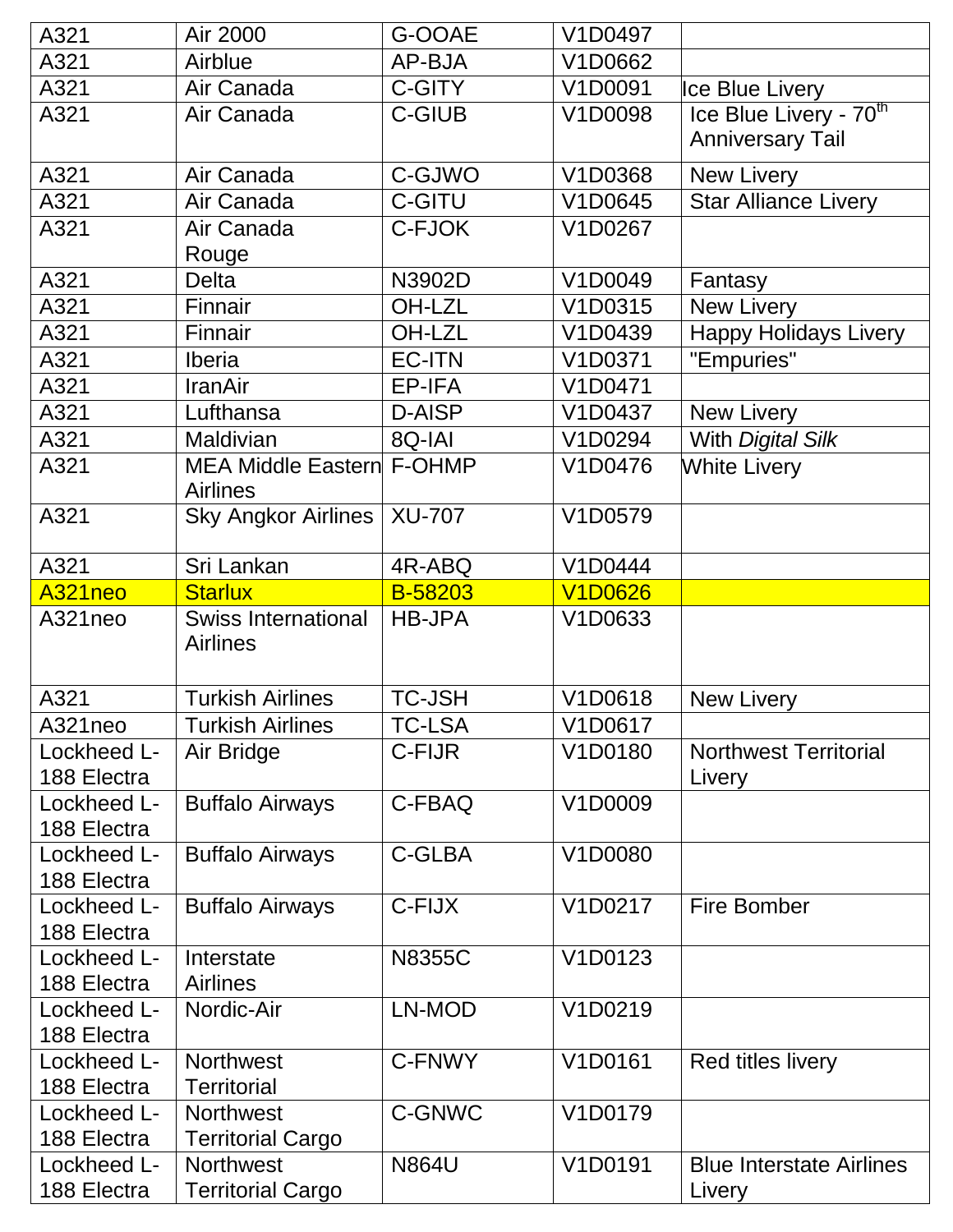| Lockheed L-     | <b>NWT Air</b>                               | C-FNWY        | V1D0162  |                               |
|-----------------|----------------------------------------------|---------------|----------|-------------------------------|
| 188 Electra     |                                              |               |          |                               |
| Lockheed L-     | <b>Universal Airlines</b>                    | <b>N853U</b>  | V1D0593  |                               |
| 188 Electra     |                                              |               |          |                               |
| C-130J-30       | Canadian<br>Forces                           | Various       | V1D0078  | Lighter gray version.         |
| C-130J-30       | Canadian                                     | 130614        | V1D0522  | 436 Sqn 50th                  |
|                 | <b>Forces</b>                                |               |          | Anniversary                   |
| $C-130Q$        | Coulson                                      | <b>N130FF</b> | V1D0062  | <b>Next Gen AirTanker</b>     |
| $C-130Q$        | Coulson                                      | <b>N130FF</b> | V1D0594  | <b>NSW Rural Fire Service</b> |
| C-130Q-30       | Coulson                                      | <b>N404LC</b> | V1D0306  | <b>Next Gen AirTanker</b>     |
| $L-100-30$      | <b>First Air</b>                             | <b>C-GHPW</b> | V1D0081  | Older Livery.                 |
| <b>Hercules</b> |                                              |               |          |                               |
| $L-100-30$      | <b>First Air</b>                             | <b>C-GHPW</b> | V1D0083  | Newer Livery.                 |
| <b>Hercules</b> | Air Canada                                   | CF-TOT        | V1D0613  |                               |
| DC-9-15         |                                              |               |          | 70s Livery                    |
| DC-9-15         | <b>Kalitta Charters II</b>                   | <b>N915CK</b> | V1D0685  |                               |
| DC-9-30         | Air Aruba                                    | P4-DCA        | V1D0563  |                               |
| DC-9-32         | Air Canada                                   | CF-TLL        | V1D0612  | 70s Livery                    |
| DC-9-32         | Air Canada                                   | C-FTMM        | V1D00513 | 90s Dark Tail Livery          |
| <b>MD-82</b>    | <b>1Time Airlines</b>                        | ZS-OBK        | V1D0651  |                               |
| <b>MD-83</b>    | <b>Airtours</b><br>International             | <b>OH-LMV</b> | V1D0598  | <b>Finnair Livery</b>         |
| <b>MD-82</b>    | <b>Alitalia</b>                              | <b>I-DANG</b> | V1D0445  |                               |
| <b>MD-82</b>    | <b>ATI Aero Trasporti</b><br>Italiani        | <b>I-DAVB</b> | V1D0446  | <b>Green Alitalia Livery</b>  |
| <b>MD-82</b>    | <b>ATI Aero Trasporti</b><br><b>Italiani</b> | <b>I-DAVC</b> | V1D0447  | <b>Blue Alitalia Livery</b>   |
| <b>MD-82</b>    | Dutch Caribbean<br><b>Airlines</b>           | <b>PJ-SEF</b> | V1D0309  |                               |
| <b>MD-83</b>    | Red Jet                                      | 8P-IGB        | V1D0308  |                               |
| <b>MD-82</b>    | <b>Surinam Airways</b>                       | <b>PZ-TCL</b> | V1D0307  | City of Paramaribo            |
| <b>MD-83</b>    | Kish Air                                     | EP-LCK        | V1D0523  |                               |
| <b>MD-83</b>    | Kish Air                                     | EP-LCK        | V1D0524  | <b>Kish Summer Festival</b>   |
| <b>MD-83</b>    | Meridiana                                    | <b>I-SMEN</b> | V1D0408  |                               |
| <b>MD-83</b>    | Spanair                                      | <b>EC-FTS</b> | V1D0639  |                               |
| <b>MD-83</b>    | <b>Transwede</b>                             | <b>SE-DHC</b> | V1D0331  |                               |
| <b>MD-88</b>    | Air Aruba                                    | P4-MDA        | V1D0580  |                               |
| MD-90-30        | Air Aruba                                    | P4-MDF        | V1D0562  |                               |
| MD-90-30        | <b>American Airlines</b>                     | <b>N903RA</b> | V1D0656  | White fuselage                |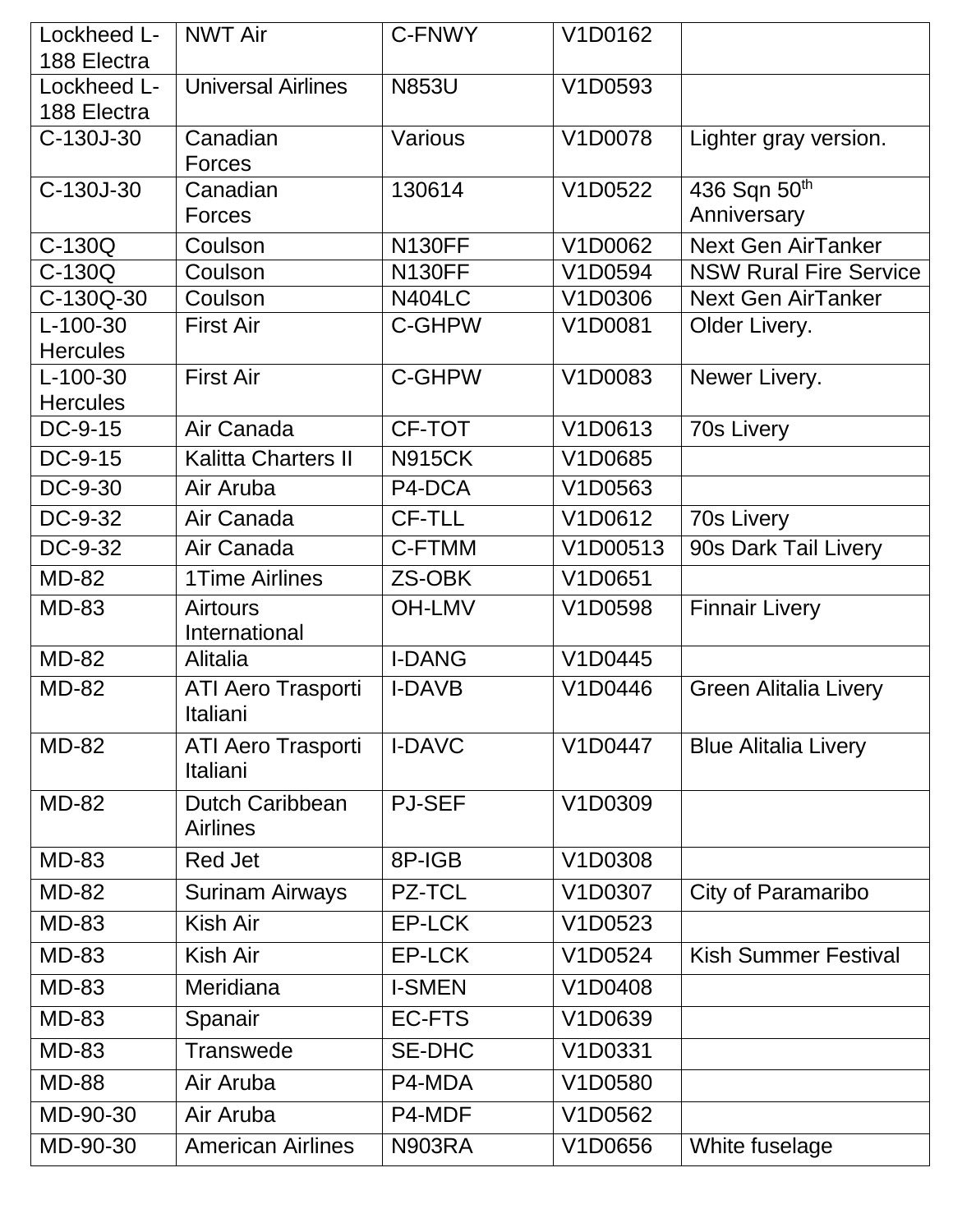| 707-300  | Caribbean Air Cargo 8P-CAC                |                     | V1D0673        |                                                                 |
|----------|-------------------------------------------|---------------------|----------------|-----------------------------------------------------------------|
| 707-300  | <b>TAAG Linhas</b><br>Aéreas de Angola    | D <sub>2</sub> -TOJ | V1D0638        |                                                                 |
| 757-200  | Air 2000                                  | G-OOOB              | V1D0007        |                                                                 |
| 757-200  | Air 2000                                  | G-000Z              | V1D0569        | <b>First Choice Livery</b>                                      |
| 757-200  | Air Aruba                                 | P4-AAA              | V1D0581        |                                                                 |
| 757-200  | Air Aruba                                 | <b>G-IEAB</b>       | V1D0582        | Operated by Air Holland                                         |
| 757-200  | Air Astana                                | P4-MAS              | V1D0143        | Old Livery                                                      |
| 757-200  | <b>Air Holland</b>                        | PH-AHK/I            | V1D0377        | <b>Stripe Livery with Hup</b><br><b>Holland Hup Titles</b>      |
| 757-200  | <b>Air Transat</b>                        | <b>C-GTSJ</b>       | V1D0060        | <b>Cloud Tail Livery</b>                                        |
| 757-200  | <b>Air Transat</b>                        | C-GTSV              | V1D0079        | <b>Nationair Hybrid Livery</b>                                  |
| 757-200  | <b>Air Transat</b>                        | <b>C-GTSR</b>       | V1D0058        | <b>Transavia Hybrid Livery</b>                                  |
| 757-200  | <b>Astraeus</b>                           | <b>G-OJIB</b>       | V1D0168        | <b>Iron Maiden</b><br>Somewhere Back In<br>Time "08/"09 Livery. |
| 757-200  | <b>Astraeus</b>                           | <b>G-STRX</b>       | V1D0131        | <b>Iron Maiden Final</b><br>Frontier 2011 Livery.               |
| 757-200  | <b>ATI Air Transport</b><br>International | <b>N752CX</b>       | V1D0603        |                                                                 |
| 757-200  | Avensa                                    | <b>YV-78C</b>       | V1D0335        |                                                                 |
| 757-200  | Avianca                                   | <b>N951PG</b>       | V1D0637        | <b>White Livery</b>                                             |
| 757-200  | <b>Britannia Airways</b>                  | G-BYAY              | V1D0443        |                                                                 |
| 757-200  | <b>British Airways</b>                    | <b>G-CPEN</b>       | V1D0534        |                                                                 |
| 757-200  | <b>British Airways</b>                    | <b>G-BMRG</b>       | V1D0473        | <b>Rendezvous Livery</b>                                        |
| 757-200  | <b>British Airways</b>                    | <b>G-CPES</b>       | V1D0474        | <b>Wings Denmark Livery</b>                                     |
| 757-200F | Cargojet                                  | <b>C-FKCJ</b>       | V1D0135        |                                                                 |
| 757-200  | <b>Continental Airlines</b>               | N13113              | <b>V1D0697</b> |                                                                 |
| 757-200  | <b>Delta</b>                              | <b>N6715C</b>       | V1D0148        | <b>Widget livery</b>                                            |
| 757-200  | Ethiopian<br><b>Airlines</b>              | ET-ALZ              | V1D0239        |                                                                 |
| 757-200F | Ethiopian Cargo                           | ET-AJX              | V1D0020        |                                                                 |
| 757-200  | First Choice Airways G-OOOZ               |                     | V1D0568        |                                                                 |
| 757-200  | <b>Fly Jamaica</b>                        | <b>N524AT</b>       | V1D0464        |                                                                 |
| 757-200  | Guyana Airways                            | <b>N757GA</b>       | V1D0121        | Old Yellow, green stripe<br>livery.                             |
| 757-200  | Iberia                                    | <b>EC-HDR</b>       | V1D0419        | Old Livery                                                      |
| 757-200  | <b>Monarch Airlines</b>                   | <b>G-DAJB</b>       | V1D0558        | Old Livery                                                      |
| 757-200  | <b>Nationair</b>                          | C-GNXI              | V1D0100        |                                                                 |
| 757-200  | Odyssey<br>International                  | C-GAWB              | V1D0182        |                                                                 |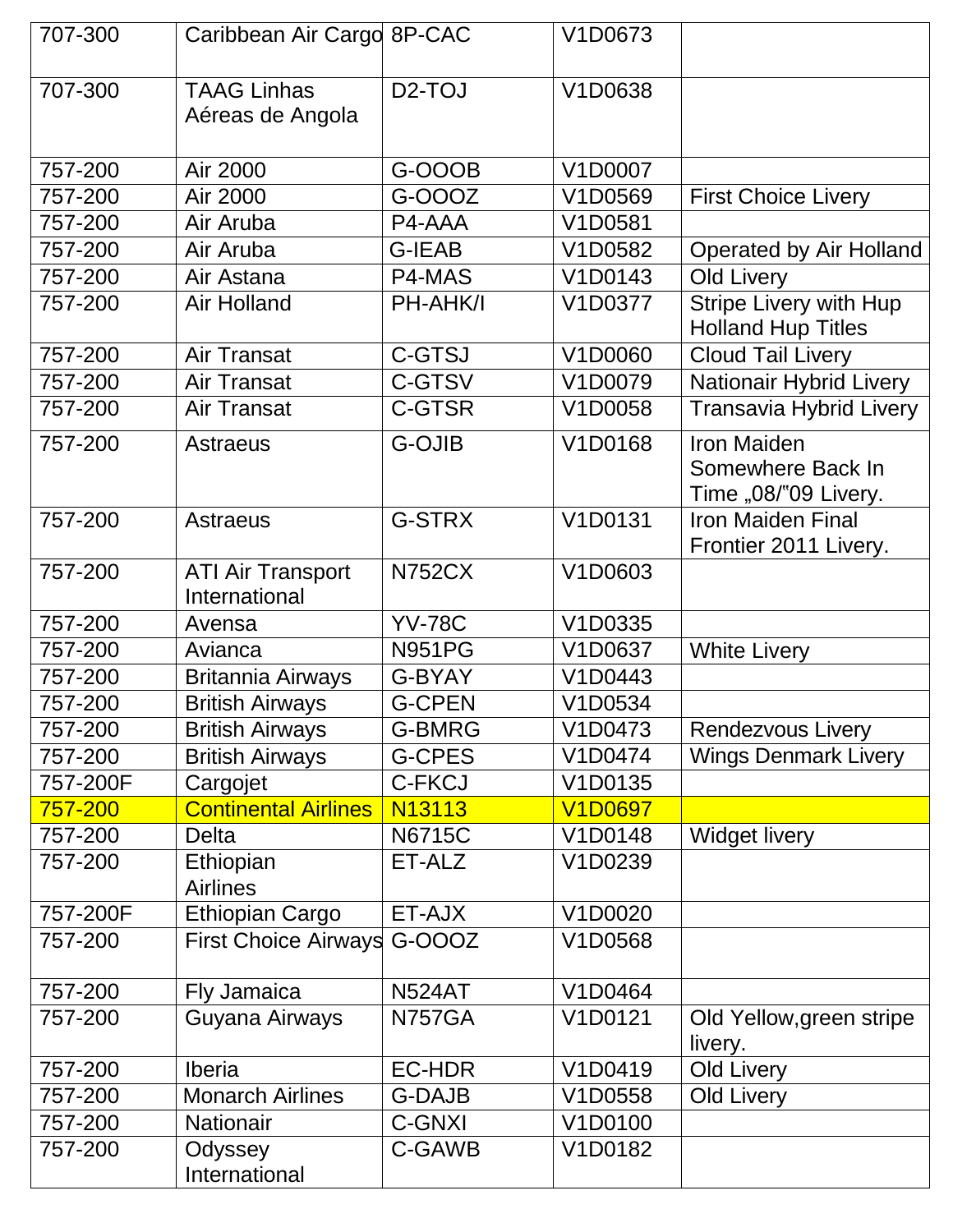| 757-200  | <b>Royal Nepal</b><br><b>Airlines</b>     | 9N-ACA        | V1D0200        |                                          |
|----------|-------------------------------------------|---------------|----------------|------------------------------------------|
| 757-200  | Air Canada Jazz                           | C-GJZV        | V1D0046        | <b>Leased From Thomas</b><br>Cook        |
| 757-200  | <b>Thomas Cook</b>                        | <b>G-FCLJ</b> | V1D0041        | With ThomasCook.Com<br>titles.           |
| 757-200  | Transavia                                 | <b>PH-TKD</b> | V1D0037        | With Green Swoosh                        |
| 757-200  | Transavia                                 | <b>PH-TKB</b> | V1D0355        | <b>Dutch Football Livery</b>             |
| 757-200  | <b>United Airlines</b>                    | N34131        | V1D0362        | New Livery                               |
| 757-200  | <b>United Airlines</b>                    | N14120        | V1D0116        | <b>Star Alliance Livery</b>              |
| 757-200  | <b>United Nations UN</b>                  | RA-73009      | V1D0636        | Operated by VIM<br><b>Airlines</b>       |
| 757-200  | Westjet                                   | N750NA        | V1D0043        | Leased scheme w/<br>titles on tail       |
| 757-300  | Condor                                    | D-ABOG        | V1D0213        |                                          |
| 757-300  | <b>Delta</b>                              | <b>N595NW</b> | V1D0149        | Widget livery                            |
| 757-300  | <b>Thomas Cook</b>                        | <b>G-JMAA</b> | V1D0050        | With ThomasCook.Com<br>titles.           |
| 757-300  | <b>United Airlines</b>                    | N77865        | V1D0494        | <b>New Livery</b>                        |
| 767-200F | <b>ABX Air</b>                            | <b>N744AX</b> | V1D0186        |                                          |
| 767-200  | Air Aruba                                 | PH-AHM        | V1D0531        | Operated by Air<br>Holland               |
| 767-200  | Air Canada                                | <b>C-GAUN</b> | V1D0156        | 80s Livery, red titles.<br>Gimli Glider. |
| 767-200  | Air Canada                                | <b>C-GAUN</b> | V1D0268        | Singapore "85 titles.                    |
| 767-200  | Air Canada                                | C-GAVC        | V1D0423        | Old Tail Livery                          |
| 767-200  | Air Canada                                | <b>C-FBEG</b> | V1D0297        | Ice Blue Livery                          |
| 767-200  | <b>Air Mauritius</b>                      | 3B-NAK        | V1D0199        | Old Livery.                              |
| 767-200  | Air Zimbabwe                              | Z-WPF         | V1D0251        | <b>New Livery</b>                        |
| 767-200F | Amerijet<br>International                 | <b>N743AX</b> | V1D0188        |                                          |
| 767-200F | <b>ATI Air Transport</b><br>International | <b>N762CX</b> | V1D0482        | New Livery                               |
| 767-200  | <b>Ansett Australia</b>                   | <b>VH-RMG</b> | V1D0303        | Old Livery                               |
| 767-200  | <b>Ansett Australia</b>                   | <b>VH-RMK</b> | V1D0304        | New Livery                               |
| 767-200  | <b>Ansett New Zealand</b>                 | <b>VH-RMG</b> | V1D0302        |                                          |
| 767-200  | <b>Braathens Safe</b>                     | LN-SUW        | V1D0068        |                                          |
| 767-200F | Cargojet                                  | C-FGAJ        | V1D0157        | With LOT Cargo sticker                   |
| 767-200  | <b>Continental Airlines</b>               | N76156        | <b>V1D0679</b> |                                          |
| 767-200F | <b>First Air</b>                          | C-GKLY        | V1D0008        | <b>Dogsled Tail</b>                      |
| 767-200  | <b>Rolling Stones</b>                     | ZS-DJI        | V1D0415        | <b>Operated by Aeronexus</b>             |
| 767-200F | Tampa Cargo                               | N770QT        | V1D0142        |                                          |
| 767-200  | <b>United Airlines</b>                    | N73152        | V1D0583        | <b>New Livery</b>                        |
| 767-200F | <b>West Atlantic</b>                      | <b>SE-RLA</b> | V1D0359        |                                          |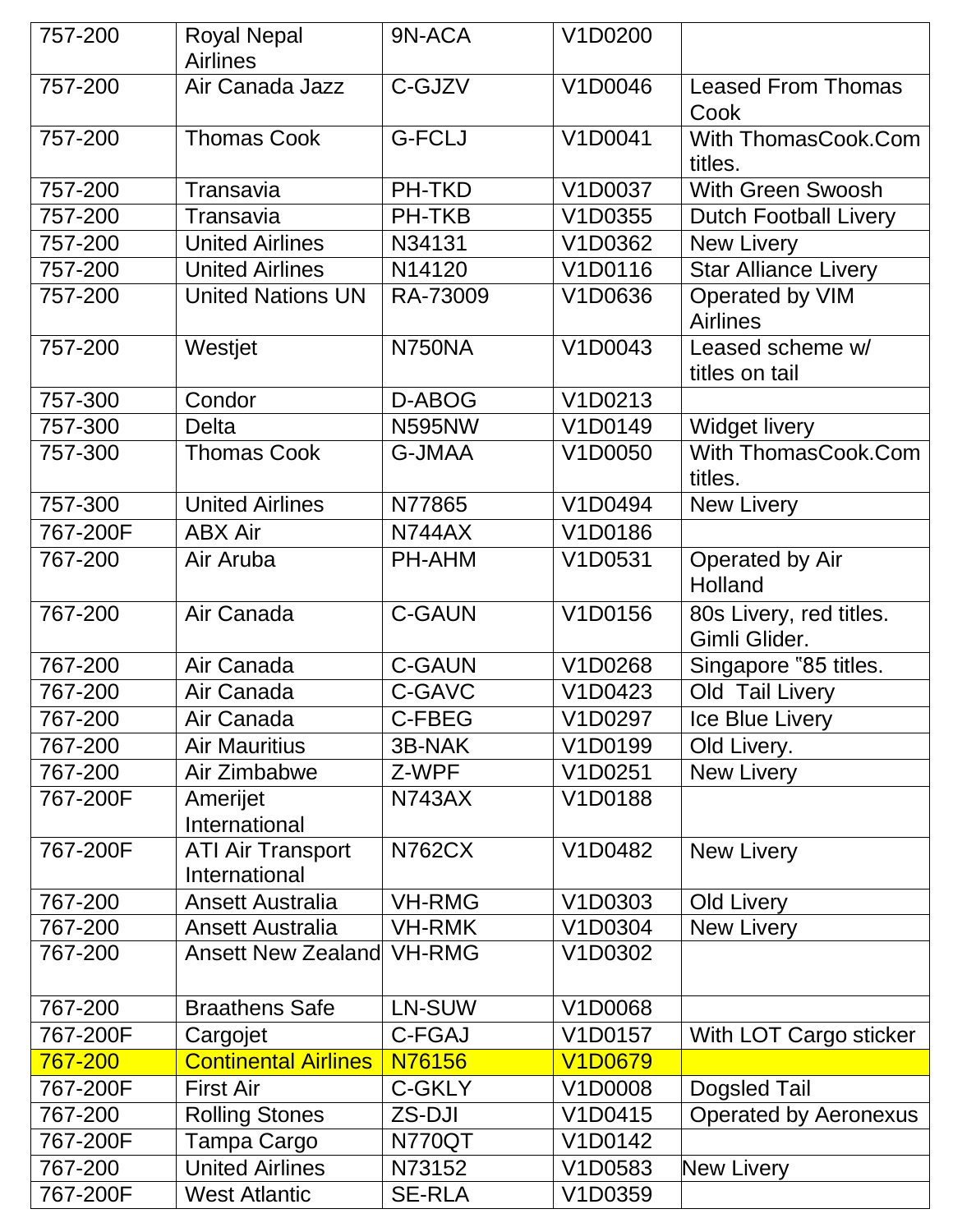| 767-300F | <b>ABX Air</b>                   | <b>N317CM</b> | V1D0440 |                                                                                |
|----------|----------------------------------|---------------|---------|--------------------------------------------------------------------------------|
| 767-300  | Air 2000                         | G-OOAL        | V1D0495 |                                                                                |
| 767-300  | Air Algerie                      | 7T-VJG        | V1D0250 | <b>New Livery</b>                                                              |
| 767-300  | Air Canada                       | C-FCAE        | V1D0153 | Ice Blue Livery with 75 <sup>"</sup><br>anniversary decal<br>anniversary decal |
| 767-300  | Air Canada                       | C-FCAE        | V1D0154 | Ice Blue Livery - 70 <sup>th</sup><br><b>Anniversary Tail</b>                  |
| 767-300  | Air Canada<br>Rouge              | <b>C-GHPE</b> | V1D0172 | <b>Small Titles Version</b>                                                    |
| 767-300  | Air Canada<br>Rouge              | C-FMWY        | V1D0264 | <b>Large Titles Version</b>                                                    |
| 767-300F | <b>Amazon Prime Air</b>          | <b>N1997A</b> | V1D0346 | <b>Operated by Atlas Air</b>                                                   |
| 767-300F | <b>Amazon Prime Air</b>          | <b>N1217A</b> | V1D0530 | <b>Operated by Atlas Air</b><br>with Winglets                                  |
| 767-300F | Amerijet<br>International        | <b>N319CM</b> | V1D0358 |                                                                                |
| 767-300F | Amerijet<br>International        | <b>N373CM</b> | V1D0664 | White tail livery                                                              |
| 767-300  | <b>ANA All Nippon</b><br>Airways | <b>JA614A</b> | V1D0652 | <b>Star Alliance Livery</b>                                                    |
| 767-300  | <b>Ansett Australia</b>          | <b>VH-BZF</b> | V1D0184 |                                                                                |
| 767-300  | Arkefly                          | PH-AHX        | V1D0034 | <b>Blue Tail</b>                                                               |
| 767-300  | Arkefly                          | <b>PH-MCV</b> | V1D0036 | <b>Black Tail</b>                                                              |
| 767-300  | Air Niugini                      | P2-PXV        | V1D0051 |                                                                                |
| 767-300  | <b>British Airways</b>           | <b>G-BZHA</b> | V1D0536 | <b>Wings Denmark Livery</b>                                                    |
| 767-300  | <b>British Airways</b>           | <b>G-BNWU</b> | V1D0537 | <b>Blomsterang Livery</b>                                                      |
| 767-300  | <b>British Airways</b>           | G-BNWD        | V1D0538 | <b>Emmly Masanabo Livery</b>                                                   |
| 767-300  | <b>British Airways</b>           | <b>G-BNWJ</b> | V1D0553 | Golden Khokhloma<br>Livery                                                     |
| 767-300  | <b>Blue Panorama</b>             | <b>CS-TLO</b> | V1D0521 | <b>EuroAtlantic Livery</b>                                                     |
| 767-300  | <b>Canadian Airlines</b>         | C-FCAG        | V1D0424 | Air Canada Hybrid<br>Livery                                                    |
| 767-300  | Cargojet                         | <b>C-GUAJ</b> | V1D0209 |                                                                                |
| 767-300  | Ceiba<br>Intercontinental        | 3C-LLU        | V1D0442 |                                                                                |
| 767-300  | <b>Dutch Caribbean</b><br>Exel   | PH-AHQ        | V1D0376 | <b>Operated by Holland</b><br>Exel                                             |
| 767-300  | EuroAtlantic Airways CS-TFS      |               | V1D0403 |                                                                                |
| 767-300  | First Choice Airways G-DBLA      |               | V1D0647 |                                                                                |
| 767-300  | Flyglobespan                     | <b>G-CEOD</b> | V1D0069 | White engine version                                                           |
| 767-300  | Fly Jamaica                      | N767WA        | V1D0463 |                                                                                |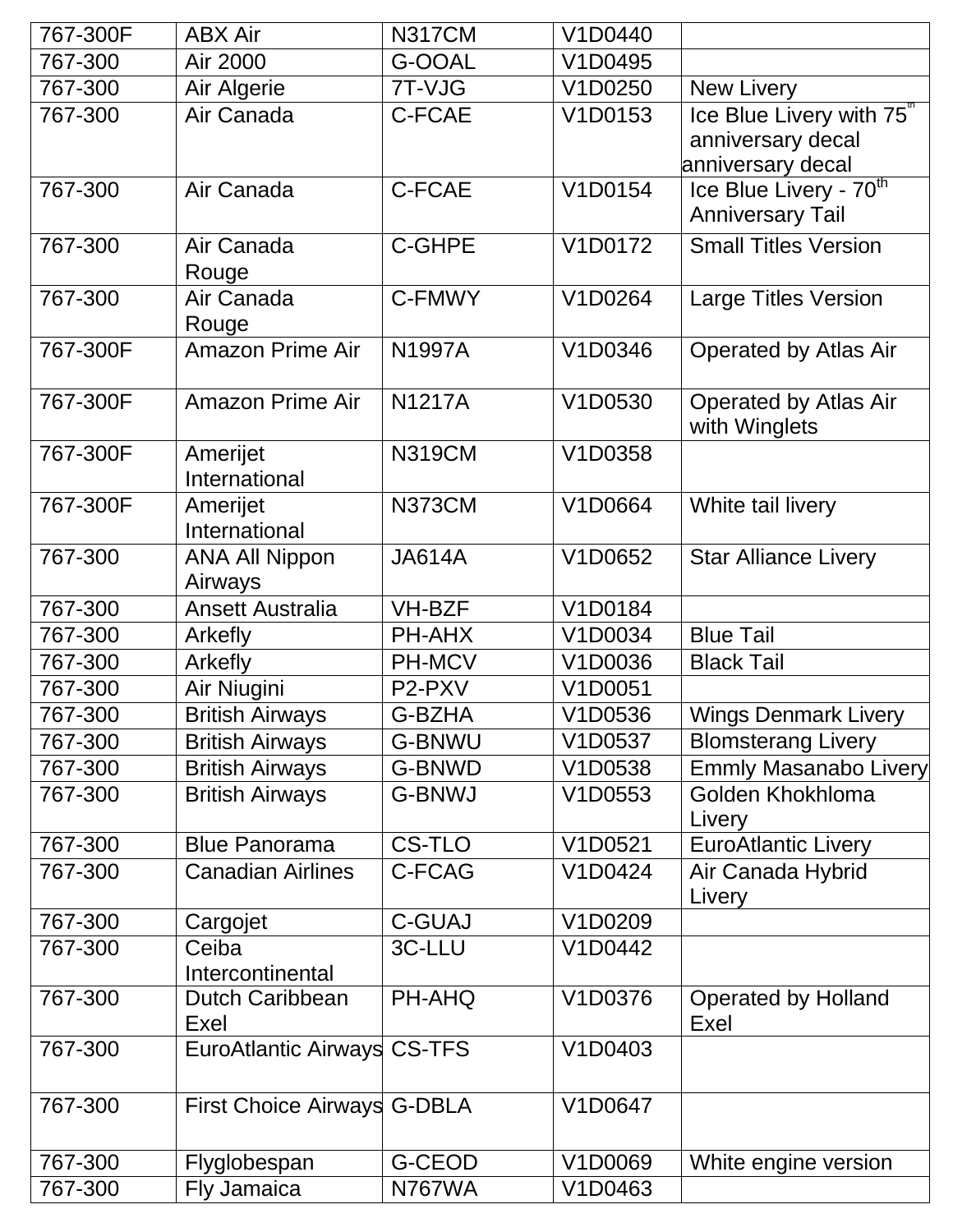| 767-300       | <b>Guns N' Roses</b>                | <b>ZS-NEX</b> | <b>V1D0700</b> | <b>Operated by Aeronexus</b>             |
|---------------|-------------------------------------|---------------|----------------|------------------------------------------|
| 767-300       | <b>Holland Exel</b>                 | PH-AHQ        | V1D0375        |                                          |
| 767-300       | Meridiana                           | <b>I-AIGJ</b> | V1D0555        |                                          |
| 767-300       | <b>Omni Air</b>                     | <b>N378AX</b> | <b>V1D0695</b> |                                          |
|               | <b>International</b>                |               |                |                                          |
| 767-300       | Purolator                           | C-FGSJ        | V1D0255        | <b>Cargojet Livery</b>                   |
| 767-300       | Royal Air Maroc                     | <b>CN-ROG</b> | V1D0216        | <b>New Livery</b>                        |
| 767-300       | <b>Thomas Cook</b>                  | <b>G-TCCA</b> | V1D0042        | With ThomasCook.Com<br>titles.           |
| 767-300       | Sobelair                            | <b>OO-STF</b> | V1D0416        | Sabena Livery                            |
| 767-300       | Sunwing                             | <b>CS-TFT</b> | V1D0099        | Operated by<br>euroAtlantic              |
| 767-300F      | Tampa Cargo                         | <b>N771QT</b> | V1D0138        |                                          |
| 767-300       | <b>United Airlines</b>              | <b>N644UA</b> | V1D0454        | New Livery                               |
| 767-300       | <b>United Nations UN</b>            | ET-ALH        | V1D0635        | Operated by Ethiopian<br><b>Airlines</b> |
| 767-300       | Westjet                             | C-FOGJ        | V1D0256        |                                          |
| DC-10-30F     | Kelowna Flightcraft                 | <b>C-GKFD</b> | V1D0336        |                                          |
| DC-10-30F     | Purolator                           | <b>C-GKFA</b> | V1D0038        | Kelowna Flightcraft<br>scheme            |
| <b>MD-11</b>  | Air Namibia                         | V5-NMD        | V1D0084        |                                          |
| <b>MD-11</b>  | <b>Alitalia</b>                     | <b>I-DUPC</b> | V1D0181        |                                          |
| <b>MD-11C</b> | Alitalia                            | <b>I-DUPU</b> | V1D0279        |                                          |
| <b>MD-11F</b> | Alitalia Cargo                      | EI-UPO        | V1D0280        |                                          |
| <b>MD-11</b>  | <b>Avianca Columbia</b>             | <b>N278WA</b> | <b>V1D0688</b> | <b>World Airways Lease</b>               |
| <b>MD-11</b>  | <b>China Airlines</b>               | <b>B-151</b>  | V1D0282        | <b>Old Livery</b>                        |
| <b>MD-11</b>  | <b>EL AL Israel Airlines N278WA</b> |               | V1D0661        | <b>World Airways</b><br>Lease            |
| <b>MD-11</b>  | Ethiopian Cargo                     | ET-AML        | V1D0139        |                                          |
| <b>MD-11</b>  | Finnair                             | <b>OH-LGA</b> | V1D0281        |                                          |
| $MD-11F$      | <b>Finnair Cargo</b>                | <b>OH-LGC</b> | V1D0409        |                                          |
| $MD-11$       | Garuda Indonesia                    | <b>N276WA</b> | V1D0284        | <b>World Airways Lease</b>               |
| <b>MD-11</b>  | <b>JAL Japan</b><br><b>Airlines</b> | JA8582        | V1D0063        | 2003 Livery                              |
| $MD-11$       | MASkargo                            | <b>N275WA</b> | V1D0283        | <b>World Airways Lease</b>               |
| <b>MD-11</b>  | Sabena                              | OO-CTC        | V1D0353        | <b>Billboard Livery</b>                  |
| L-1011-100    | Air Canada                          | <b>C-FTNI</b> | V1D0318        | Classic 70s Livery.                      |
| L-1011-100    | Air Canada                          | <b>C-FTNJ</b> | V1D0035        | 80s Livery, red titles.                  |
| L-1011-100    | Air Canada                          | <b>C-FTNJ</b> | V1D00269       | Singapore "85 titles.                    |
| L-1011-100    | Air Canada                          | <b>C-FTNG</b> | V1D00499       | 90s Dark Tail Livery                     |
| L-1011-100    | <b>Air Transat</b>                  | <b>C-FTNL</b> | V1D0247        | <b>Cloud Tail Livery</b>                 |
| L-1011-500    | Air Transat                         | <b>C-FTSW</b> | V1D0248        | <b>Cloud Tail Livery</b>                 |
|               |                                     |               |                |                                          |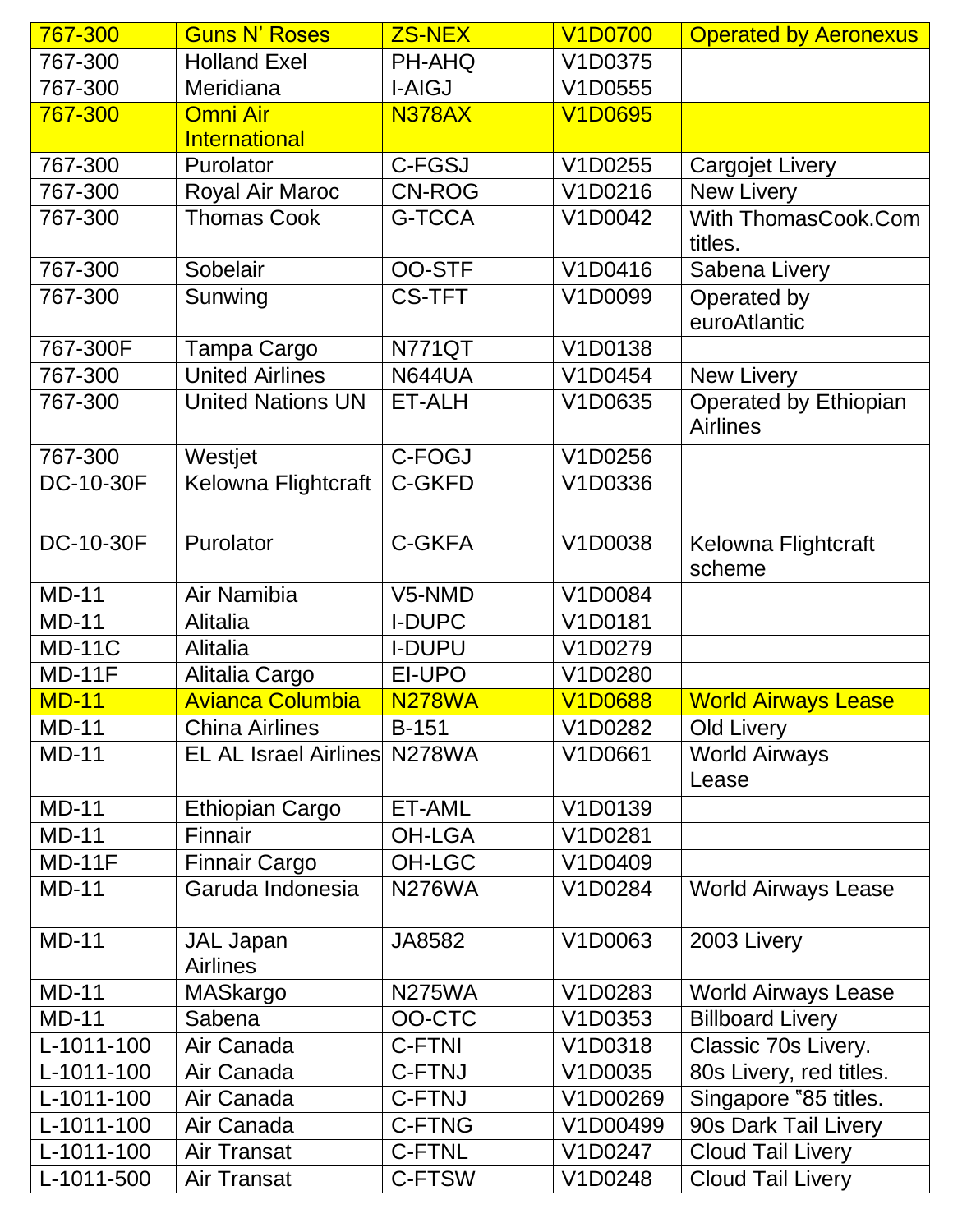| A300B4   | Alitalia                                  | <b>I-BUSH</b> | V1D0380 | "Mantegna"                         |
|----------|-------------------------------------------|---------------|---------|------------------------------------|
| A300B4   | <b>Olympic Airways</b>                    | SX-BED        | V1D0630 | <b>White Livery</b>                |
| A310-300 | Biman Bangladesh                          | S2-ADH        | V1D0450 | Old Livery                         |
| A310-300 | Canadian<br>Forces                        | 15001         | V1D0480 | New Livery                         |
| A310-300 | <b>German Air Force</b><br>Luftwaffe      | 1021          | V1D0486 | <b>New Livery</b>                  |
| A310-300 | <b>German Air Force</b><br>Luftwaffe      | 1021          | V1D0487 | Old Livery                         |
| A310-300 | Swissair                                  | <b>HB-IPN</b> | V1D0592 |                                    |
| A310-300 | <b>ULS Cargo</b>                          | <b>TC-SGM</b> | V1D0451 | New Livery                         |
| A330-200 | <b>French Air Force</b><br>Armee de l'Air | <b>F-UJCS</b> | V1D0644 |                                    |
| A330-200 | Iran Air                                  | EP-IJB        | V1D0601 |                                    |
| A330-200 | Serene Air                                | <b>AP-BNE</b> | V1D0643 |                                    |
| A330-300 | Air Canada                                | <b>C-GFAJ</b> | V1D0271 | Ice Blue Livery                    |
| A330-300 | Air Canada                                | C-GFAF        | V1D0402 | New Livery                         |
| A330-300 | <b>Air Transat</b>                        | C-GCTS        | V1D0296 | Old Livery.                        |
| A330-300 | China Eastern                             | B-6120        | V1D0354 | New Livery.                        |
| A330-300 | Finnair                                   | <b>OH-LTS</b> | V1D0146 | New Livery.                        |
| A330-300 | <b>MIAT Mongolian</b>                     | <b>TC-SGJ</b> | V1D0013 |                                    |
| A330-300 | <b>PIA Pakistan</b><br>International      | 4R-ALN        | V1D0344 | <b>PIA Premier Livery.</b>         |
| A330-300 | <b>SAS Scandinavian</b>                   | <b>LN-RKN</b> | V1D0323 | <b>Star Alliance Livery</b>        |
| A330-300 | <b>Singapore Airlines</b>                 | 9V-SSI        | V1D0452 |                                    |
| A330-300 | <b>Turkish Airlines</b>                   | <b>TC-LNC</b> | V1D0345 | 300 <sup>th</sup> Aircraft Livery. |
| A340-300 | Air Canada                                | C-FYLG        | V1D0272 | Ice Blue Livery                    |
| A340-300 | <b>BWIA</b>                               | 9Y-JIL        | V1D0164 | White Livery.                      |
| A340-300 | Canada 3000                               | C-GZIA        | V1D0270 |                                    |
| A340-300 | Finnair                                   | <b>OH-LQA</b> | V1D0132 | New Livery.                        |
| A340-300 | Finnair                                   | OH-LQD        | V1D0133 | New Livery With "Angry<br>Birds".  |
| A340-300 | Sabena                                    | OO-SCZ        | V1D0352 | <b>Billboard Livery</b>            |
| A340-300 | Sri Lankan<br><b>Airlines</b>             | 4R-ADA        | V1D0126 |                                    |
| A340-300 | Surinam<br>Airways                        | PZ-TCP        | V1D0185 | "Palulu"                           |
| A340-300 | <b>TAP Portugal</b>                       | CS-TOC        | V1D0366 |                                    |
| 787-8    | Air Canada                                | C-GHPT        | V1D0326 | Ice Blue Livery                    |
| 787-8    | Air Canada                                | C-GHPQ        | V1D0367 | New Livery                         |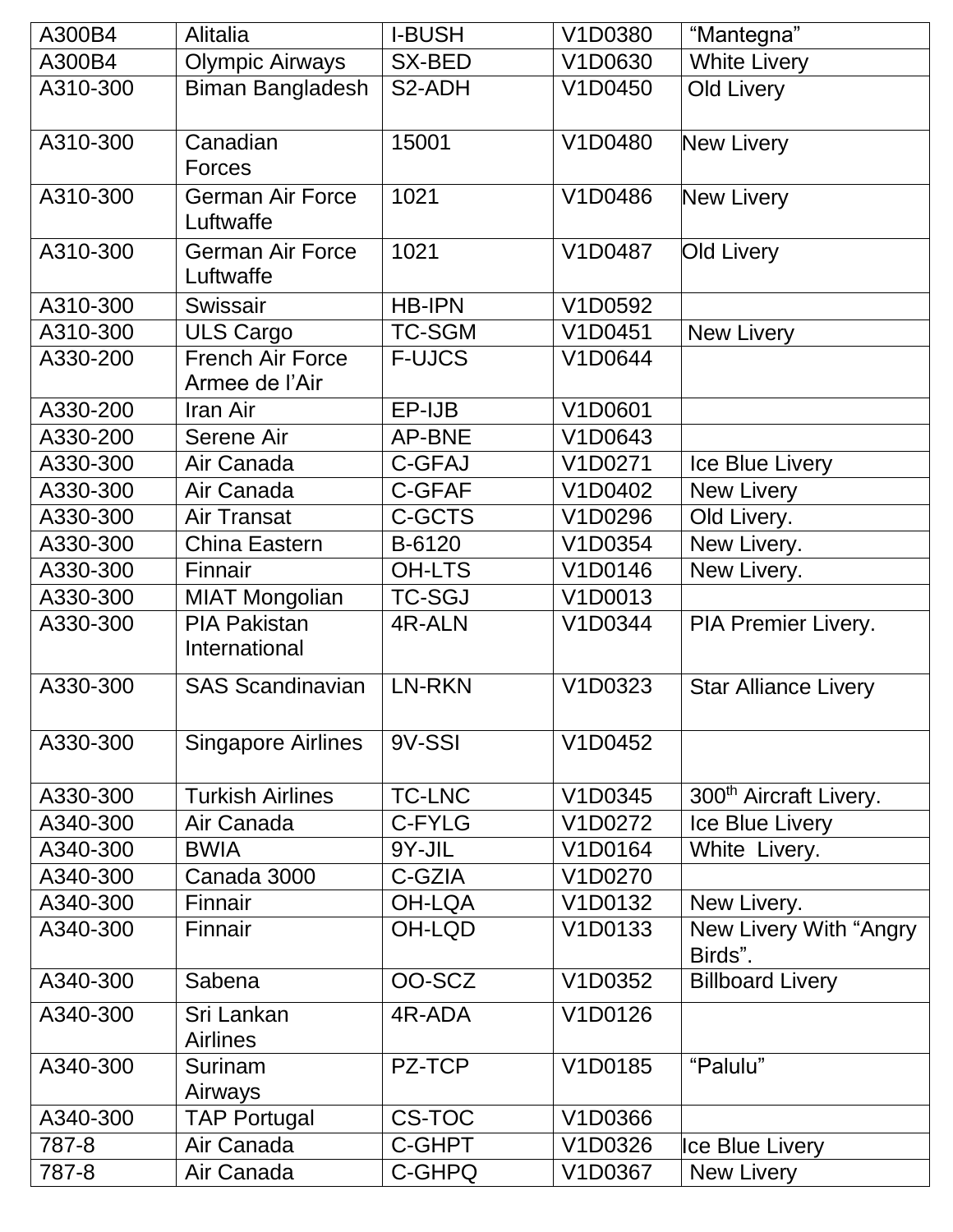| 787-8   | Air Europa                              | <b>EC-MMX</b>        | V1D0386        |                                                           |
|---------|-----------------------------------------|----------------------|----------------|-----------------------------------------------------------|
| 787-8   | Air India                               | <b>VT-ANS</b>        | V1D0616        | With 150 Years of<br><b>Celebrating Mahatama</b><br>Decal |
| 787-8   | <b>Biman Bangladesh</b>                 | S <sub>2</sub> -AJS  | V1D0472        |                                                           |
| 787-9   | Air Canada                              | C-FGFZ               | V1D0327        | Ice Blue Livery                                           |
| 787-9   | Air Canada                              | <b>C-FRSR</b>        | V1D0384        | <b>New Livery</b>                                         |
| 787-9   | Air Canada                              | C-FVLQ               | V1D0680        | Fly The Flag - Tokyo<br><b>Olympics Livery</b>            |
| 787-9   | Air Europa                              | EC-MSZ               | V1D0577        |                                                           |
| 787-9   | <b>Air France</b>                       | <b>F-HRBA</b>        | V1D0349        |                                                           |
| 787-9   | <b>Biman Bangladesh</b>                 | S2-AJY               | V1D0607        |                                                           |
| 787-9   | Egyptair                                | <b>SU-GER</b>        | V1D0608        |                                                           |
| 787-9   | <b>Gulf Air</b>                         | A9C-FA               | V1D0456        | New Livery                                                |
| 787-9   | <b>Turkish Airlines</b>                 | <b>TC-LLA</b>        | V1D0566        |                                                           |
| 787-9   | Westjet                                 | <b>C-GUDH</b>        | V1D0500        | New Livery                                                |
| 777-F   | Aerologic                               | <b>D-AALH</b>        | V1D0102        |                                                           |
| 777-F   | <b>Ethiopian Cargo</b>                  | ET-APU               | V1D0212        |                                                           |
| 777-F   | Lufthansa Cargo                         | D-ALFF               | V1D0529        | New Livery                                                |
| 777-200 | Air Canada                              | <b>C-FIUF</b>        | V1D0086        | Ice Blue Livery                                           |
| 777-200 | Air Canada                              | <b>C-FNNH</b>        | V1D0428        | <b>New Livery</b>                                         |
| 777-200 | <b>Biman</b><br><b>Bangladesh</b>       | S2-AHL               | V1D0605        | New livery                                                |
| 777-200 | <b>British Airways</b>                  | G-VIIL               | V1D0475        | <b>Wings Denmark Livery</b>                               |
| 777-200 | <b>British Airways</b>                  | G-VIIM               | V1D0543        | <b>Waves and Cranes</b><br>Livery                         |
| 777-200 | <b>British Airways</b>                  | $G-ZZZZ\overline{C}$ | V1D0544        | <b>Rendezvous Livery</b>                                  |
| 777-200 | <b>British Airways</b>                  | <b>G-VIIN</b>        | V1D0545        | <b>Whale Rider Livery</b>                                 |
| 777-200 | Ceiba<br>Intercontinental               | 3C-LLS               | V1D0441        |                                                           |
| 777-200 | <b>Crystal Cruises</b>                  | P4-XTL               | V1D0328        |                                                           |
| 777-200 | <b>EL AL Israel Airlines</b>            | 4X-ECA               | V1D0365        | New Livery                                                |
| 777-200 | EuroAtlantic Airways CS-TFM             |                      | V1D0585        | New Livery                                                |
| 777-200 | <b>JAL Japan</b><br><b>Airlines</b>     | <b>JA704J</b>        | V1D0028        | With "oneworld" mural.                                    |
| 777-200 | <b>JAL Japan</b><br><b>Airlines</b>     | JA8983               | V1D0150        | <b>New Crane Livery</b>                                   |
| 777-200 | <b>Omni Air</b><br><b>International</b> | <b>N846AX</b>        | <b>V1D0696</b> |                                                           |
| 777-200 | <b>Singapore Airlines</b>               | 9V-SQK               | V1D0300        |                                                           |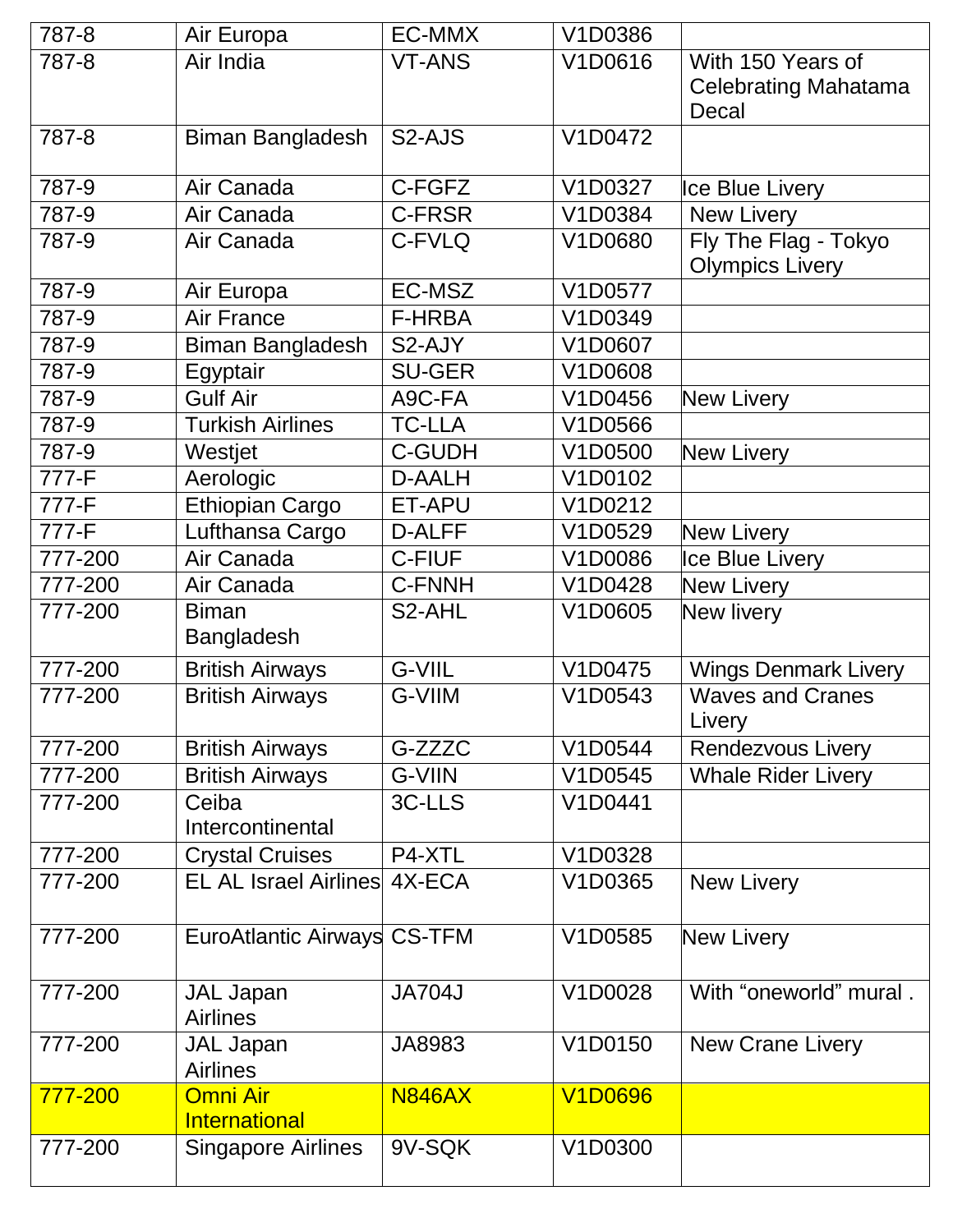| 777-200 | Turkmenistan                                            | <b>EZ-A777</b>      | V1D0044 |                                     |
|---------|---------------------------------------------------------|---------------------|---------|-------------------------------------|
| 777-200 | <b>United Airlines</b>                                  | <b>N227UA</b>       | V1D0350 | New Livery                          |
| 777-300 | Air Canada                                              | C-FITU              | V1D0085 | Ice Blue Livery                     |
| 777-300 | Air Canada                                              | C-FIVS              | V1D0087 | Ice Blue Livery -<br>Vancouver 2010 |
| 777-300 | Air Canada                                              | C-FITL              | V1D0436 | New Livery                          |
| 777-300 | <b>Biman</b><br><b>Bangladesh</b>                       | S <sub>2</sub> -AFO | V1D0101 | New livery                          |
| 777-300 | Egyptair                                                | <b>SU-GDR</b>       | V1D0175 | <b>New Livery</b>                   |
| 777-300 | <b>JAL Japan</b><br><b>Airlines</b>                     | JA8941              | V1D0029 | With "oneworld" mural.              |
| 777-300 | <b>JAL Japan</b><br><b>Airlines</b>                     | JA8943              | V1D0109 | <b>New Crane Livery</b>             |
| 777-300 | <b>PAL</b>                                              | <b>RP-C7777</b>     | V1D0045 |                                     |
| 777-300 | <b>PIA Pakistan</b><br>International<br><b>Airlines</b> | <b>AP-BMS</b>       | V1D0458 |                                     |
| 777-300 | Saudia - Saudi<br><b>Arabian Airlines</b>               | HZ-AK22             | V1D0390 |                                     |
| 777-300 | <b>Singapore Airlines</b>                               | 9V-SWE              | V1D0324 |                                     |
| 777-300 | <b>Singapore Airlines</b>                               | 9V-SYL              | V1D0604 | <b>Star Alliance Livery</b>         |
| 777-300 | <b>Turkish Airlines</b>                                 | <b>TC-JJN</b>       | V1D0070 | <b>New Livery</b>                   |
| 777-300 | <b>United Airlines</b>                                  | N2331U              | V1D0351 | "New Spirit of United"              |
| 747SP   | <b>NASA</b>                                             | N747NA              | V1D0488 | <b>DLR SOFIA</b>                    |
| 747SP   | Pratt & Whitney                                         | C-FPAW              | V1D0672 |                                     |
| 747SP   | <b>Star Triple Seven</b>                                | P4-FSH              | V1D0676 |                                     |
| 747-100 | Air Canada                                              | C-FTOA              | V1D0025 | <b>Global Hybrid</b>                |
| 747-100 | <b>Boeing</b>                                           | <b>N731PA</b>       | V1D0026 | <b>Paris Airshow Demo</b>           |
| 747-100 | <b>Flying Tigers</b>                                    | EI-BPH              | V1D0201 | <b>Global Hybrid</b>                |
| 747-100 | Global<br>International<br>Airways                      | C-FTOA              | V1D0048 |                                     |
| 747-100 | Pan Am                                                  | N747PA              | V1D0658 | <b>Billboard Livery</b>             |
| 747-100 | People Express                                          | EI-BPH              | V1D0193 | <b>Global Hybrid</b>                |
| 747-200 | Aerolineas<br>Argentinas                                | LV-OEP              | V1D0570 | <b>Blue Iberia Livery</b>           |
| 747-200 | Air Club<br>International                               | <b>C-GCIH</b>       | V1D0187 |                                     |
| 747-200 | Air France                                              | F-GCBA              | V1D0120 |                                     |
| 747-200 | <b>Airtours</b><br>International                        | ZK-NZZ              | V1D0599 | <b>Air New Zealand Livery</b>       |
| 747-200 | Alitalia                                                | <b>I-DEML</b>       | V1D0317 |                                     |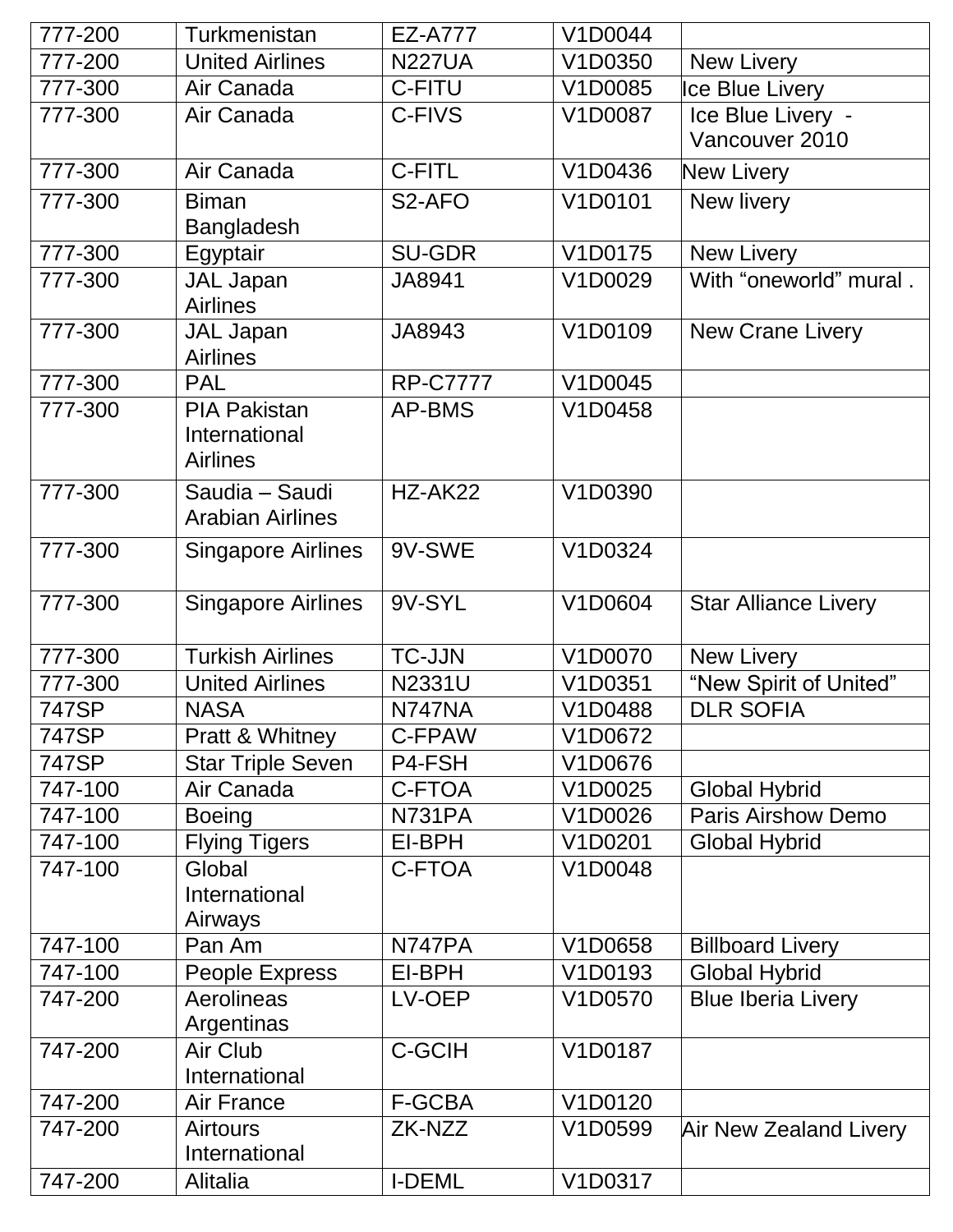| 747-200 | Alitalia                                            | <b>I-DEML</b> | V1D0325        | With "Team" Logo                               |
|---------|-----------------------------------------------------|---------------|----------------|------------------------------------------------|
| 747-200 | <b>British Airways</b>                              | G-BDXG        | V1D0535        | <b>Blomsterang Livery</b>                      |
| 747-200 | <b>Flying Tigers</b>                                | <b>N748TA</b> | <b>V1D0504</b> |                                                |
| 747-200 | Fortunair                                           | C-FXCE        | V1D0010        |                                                |
| 747-200 | Iberia                                              | <b>EC-IAF</b> | V1D0420        | <b>Old Livery</b>                              |
| 747-200 | <b>MEA Middle Eastern N203AE</b><br><b>Airlines</b> |               | V1D0288        | <b>White Livery</b>                            |
| 747-200 | Royal Air Maroc                                     | <b>CN-RME</b> | V1D0124        | <b>Old Livery</b>                              |
| 747-200 | <b>Virgin Atlantic</b>                              | <b>G-VBEE</b> | V1D0567        | <b>Old Livery</b>                              |
| 747-300 | <b>Aeromaritime</b>                                 | <b>F-GETB</b> | <b>V1D0374</b> |                                                |
| 747-400 | Air Atlanta<br>Icelandic                            | <b>TF-AAK</b> | V1D0276        | Iron Maiden Book Of<br>Souls World Tour 2016   |
| 747-400 | Air Canada                                          | <b>C-GAGL</b> | V1D0347        | "Yves and I are going to<br>Hong Kong"         |
| 747-400 | <b>Air France Asie</b>                              | <b>F-GISC</b> | V1D0490        |                                                |
| 747-400 | <b>British Airways</b>                              | G-BYGE        | V1D0506        |                                                |
| 747-400 | <b>British Airways</b>                              | G-CIVP        | V1D0507        | London 2012 - Backing<br>the Bid               |
| 747-400 | <b>British Airways</b>                              | <b>G-BNLJ</b> | V1D0508        | Dreamflight 20                                 |
| 747-400 | <b>British Airways</b>                              | <b>G-BNLU</b> | V1D0509        | Dreamflight 25                                 |
| 747-400 | <b>British Airways</b>                              | <b>G-BNLG</b> | V1D0510        | Dreamflight                                    |
| 747-400 | <b>British Airways</b>                              | G-BYGF        | V1D0511        | Queen Elizabeth II's<br><b>Diamond Jubilee</b> |
| 747-400 | <b>British Airways</b>                              | <b>G-BNLO</b> | V1D0512        | Face to Face                                   |
| 747-400 | <b>British Airways</b>                              | <b>G-BNLO</b> | V1D0467        | <b>Emmly Ndebele Livery</b>                    |
| 747-400 | <b>British Airways</b>                              | <b>G-BNLV</b> | V1D0469        | Waves of the City Livery                       |
| 747-400 | <b>British Airways</b>                              | G-CIVO        | V1D0470        | <b>Benyhone Tartan Livery</b>                  |
| 747-400 | <b>British Airways</b>                              | <b>G-BNLG</b> | V1D0606        | <b>Landor Hybrid Livery</b>                    |
| 747-400 | <b>British Asia Airways</b>                         | <b>G-BNLI</b> | V1D0623        | <b>Benyhone Tartan Livery</b>                  |
| 747-400 | <b>Canadian Airlines</b>                            | C-FBCA        | V1D0348        | Air Canada Hybrid Livery                       |
| 747-400 | Condor                                              | D-ABTD        | V1D0491        | Operated by Lufthansa                          |
| 747-400 | <b>Iberia</b>                                       | <b>TF-AMB</b> | V1D0314        |                                                |
| 747-400 | <b>JAL Japan</b><br><b>Airlines</b>                 | JA8902        | V1D0459        | <b>Old Livery</b>                              |
| 747-400 | Kingdom Holding<br>Company                          | HZ-WBT7       | V1D0493        |                                                |
| 747-400 | <b>Kuwait Airways</b>                               | 9K-ADE        | V1D0629        |                                                |
| 747-400 | Lufthansa                                           | D-ABTL        | V1D0395        |                                                |
| 747-400 | Lufthansa                                           | D-ABVA        | <b>V1D0504</b> | <b>Berlin 2000 Livery</b>                      |
| 747-400 | Mahan Air                                           | EP-EMB        | V1D0176        |                                                |
| 747-400 | <b>Martinair Cargo</b>                              | <b>PH-MPS</b> | <b>V1D0698</b> | <b>Safari Connection</b>                       |